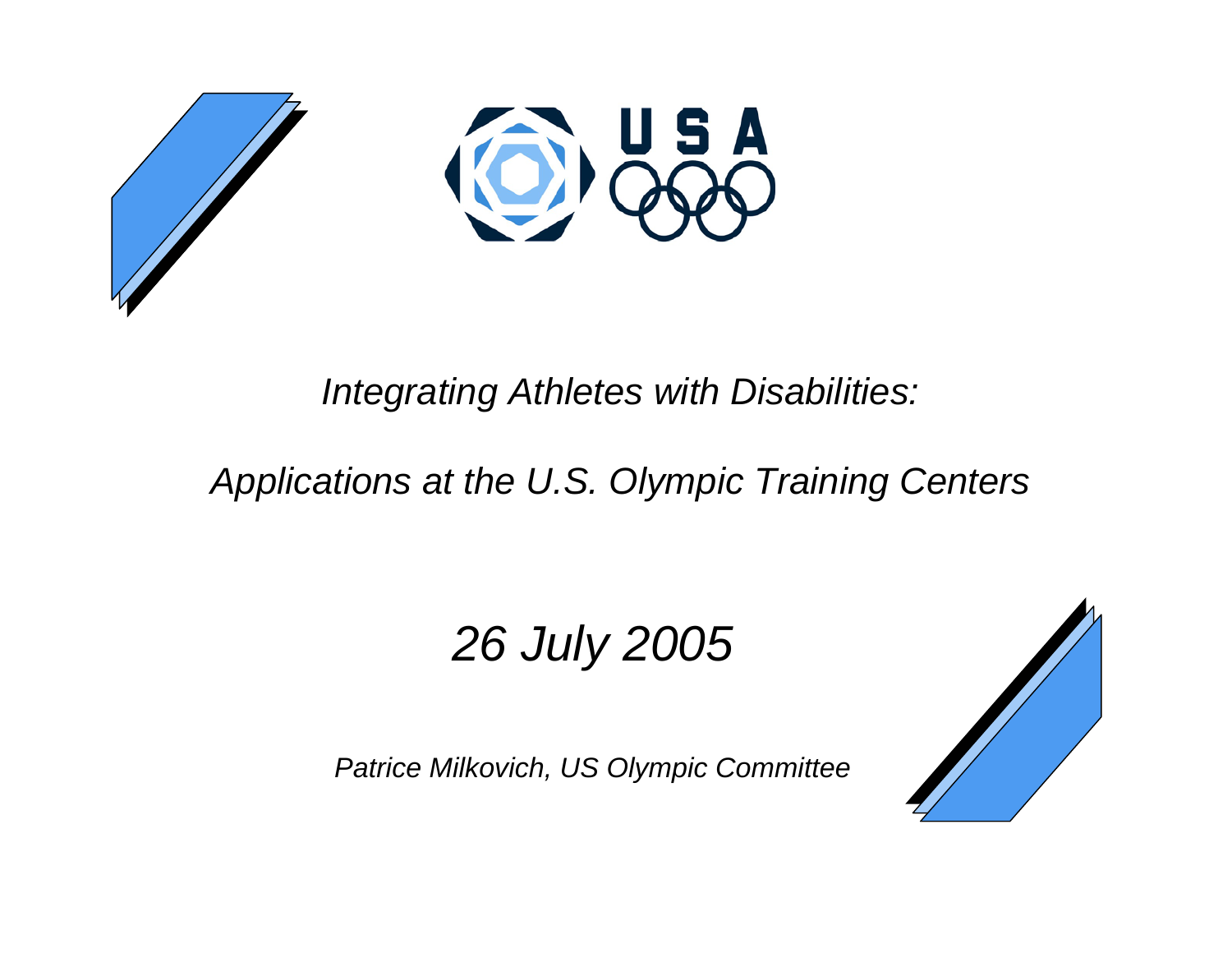*The Mission of the United States Olympic Committee is to support United States Olympic and Paralympic athletes in achieving sustained competitive excellence and preserve the Olympic ideals,* 

*and thereby inspire all Americans.*





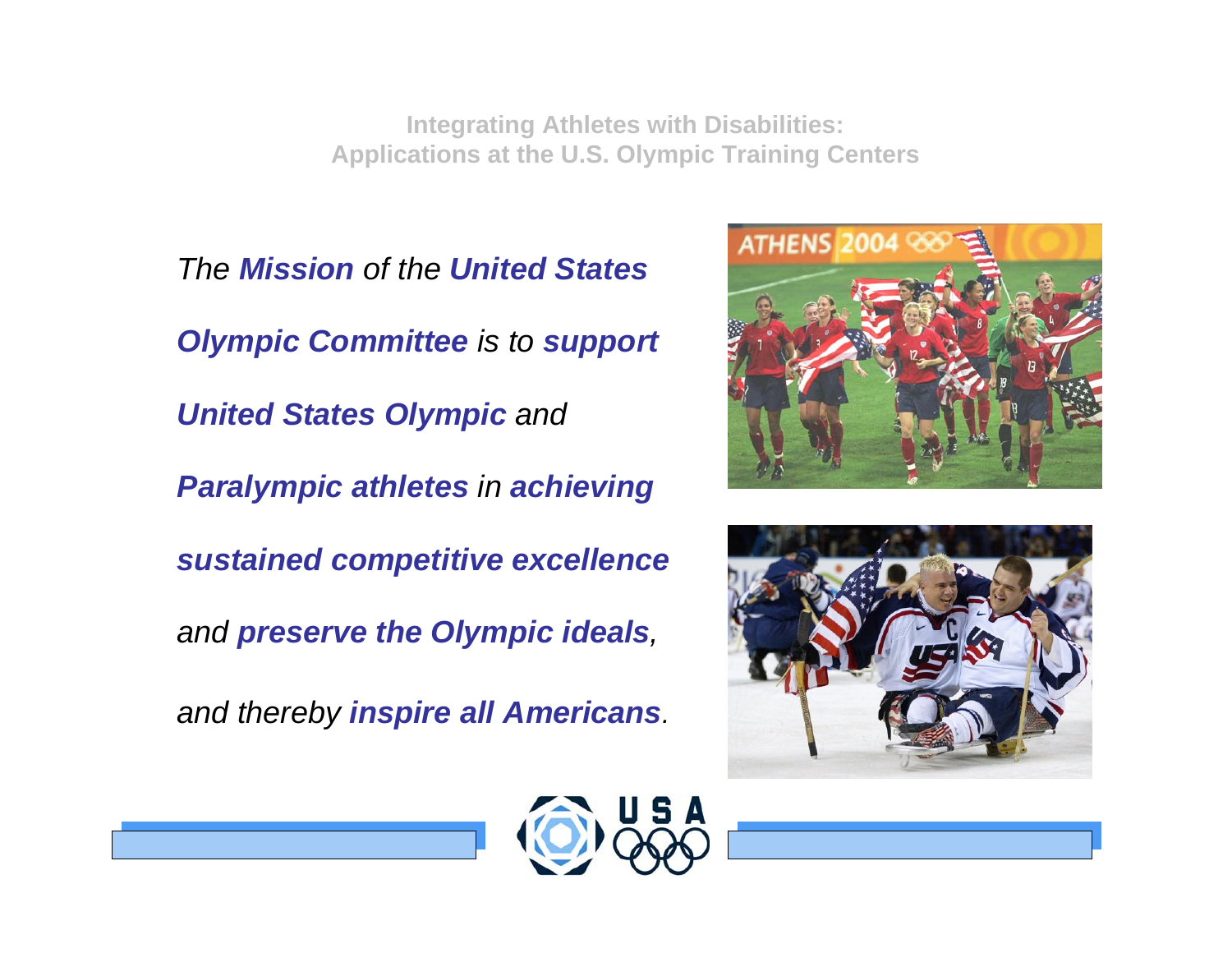*U.S. Paralympics, a division of the U.S. Olympic Committee formed in 2001, is dedicated to becoming the world leader in the Paralympic sports movement, and promoting excellence in the lives of persons* 

*with physical disabilities.*



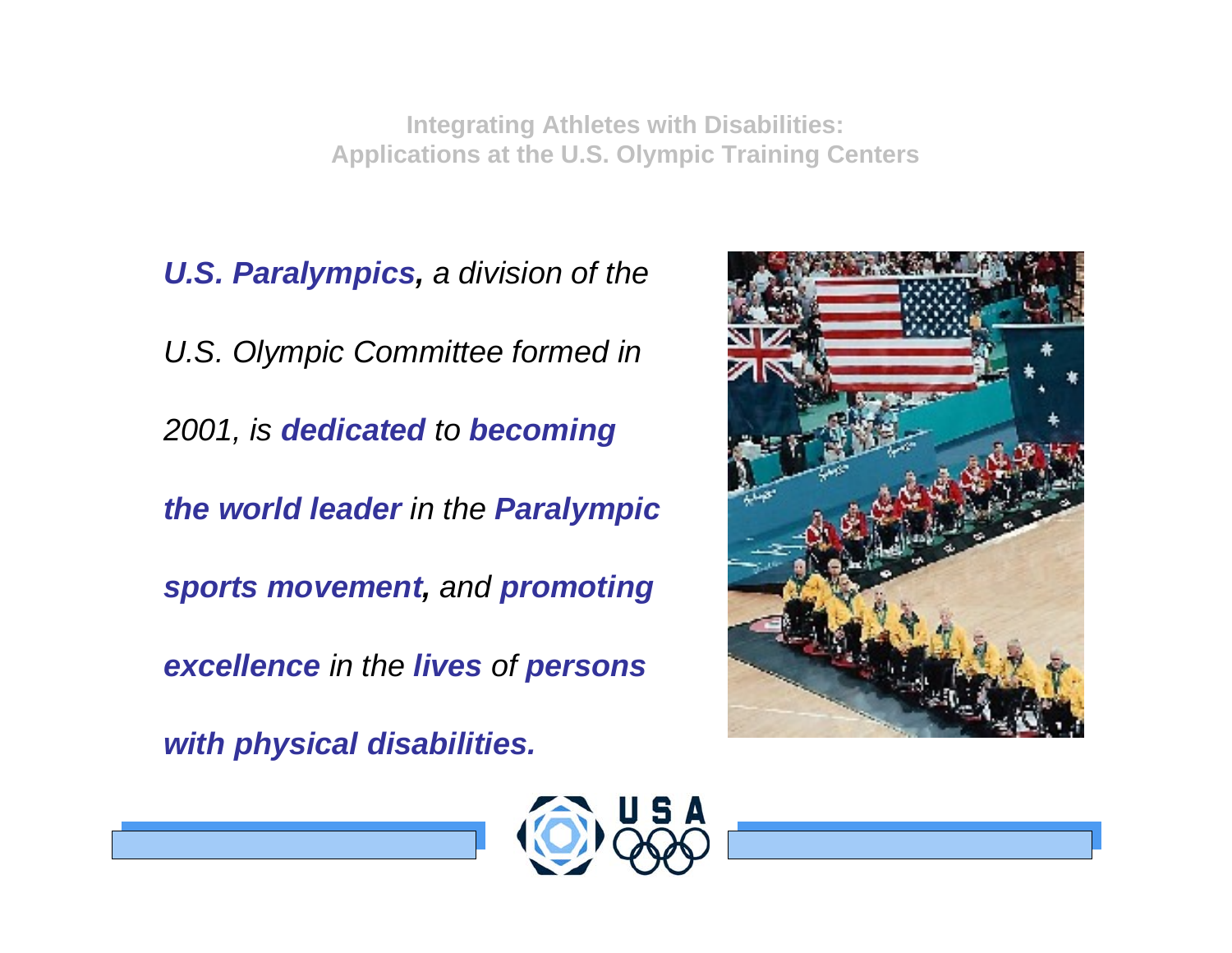#### *U.S. Paralympics …*

*1. coordinates the preparation and selection of athletes to U.S. Paralympic Teams in conjunction with pertinent National Governing Bodies (NGBs) and other partner organizations.* 

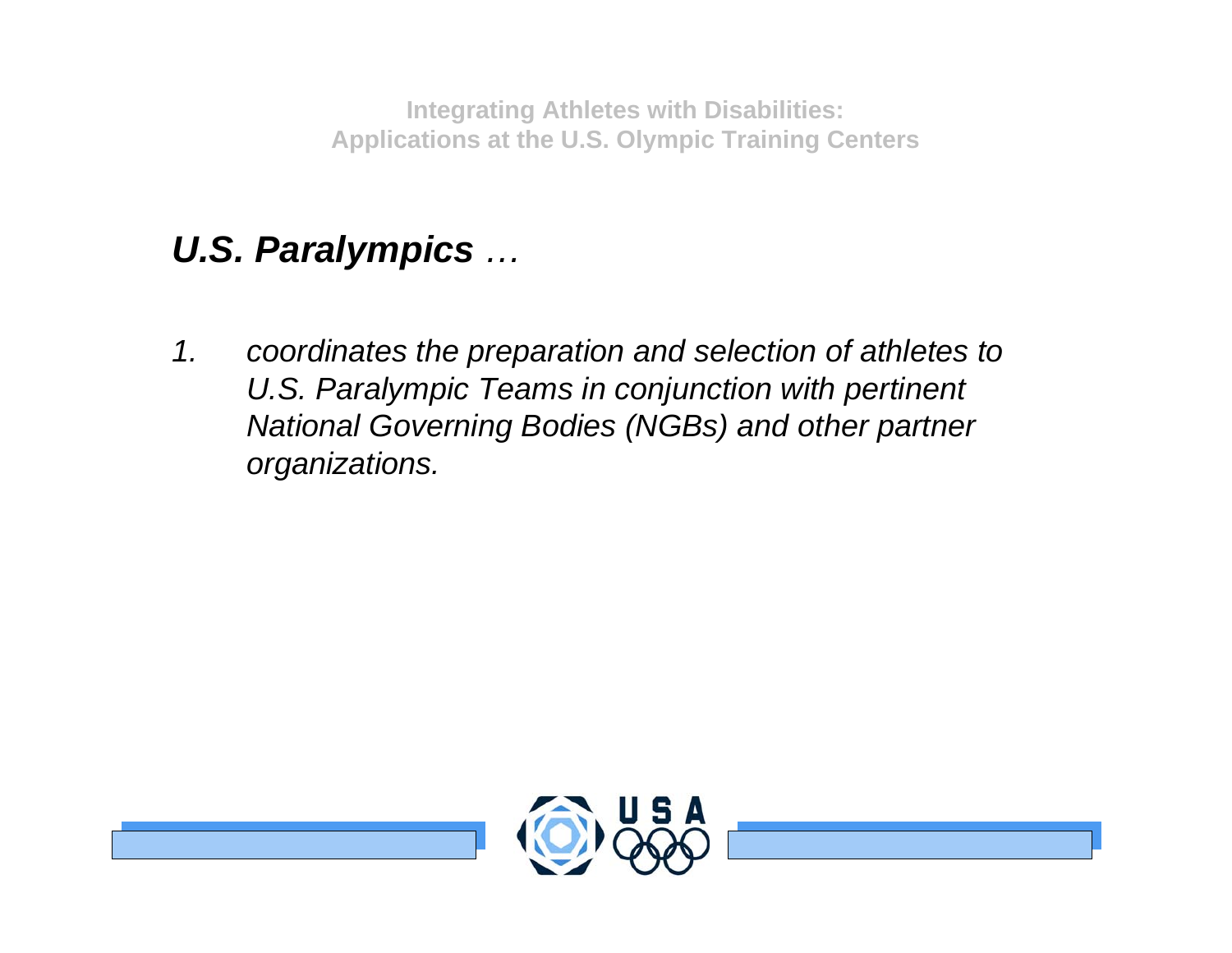#### *U.S. Paralympics …*

- *1. coordinates the preparation and selection of athletes to U.S. Paralympic Teams in conjunction with pertinent National Governing Bodies (NGBs) and other partner organizations.*
- *2. works with national and locally-focused sport organizations that offer Paralympic programs to children and other developing athletes.*

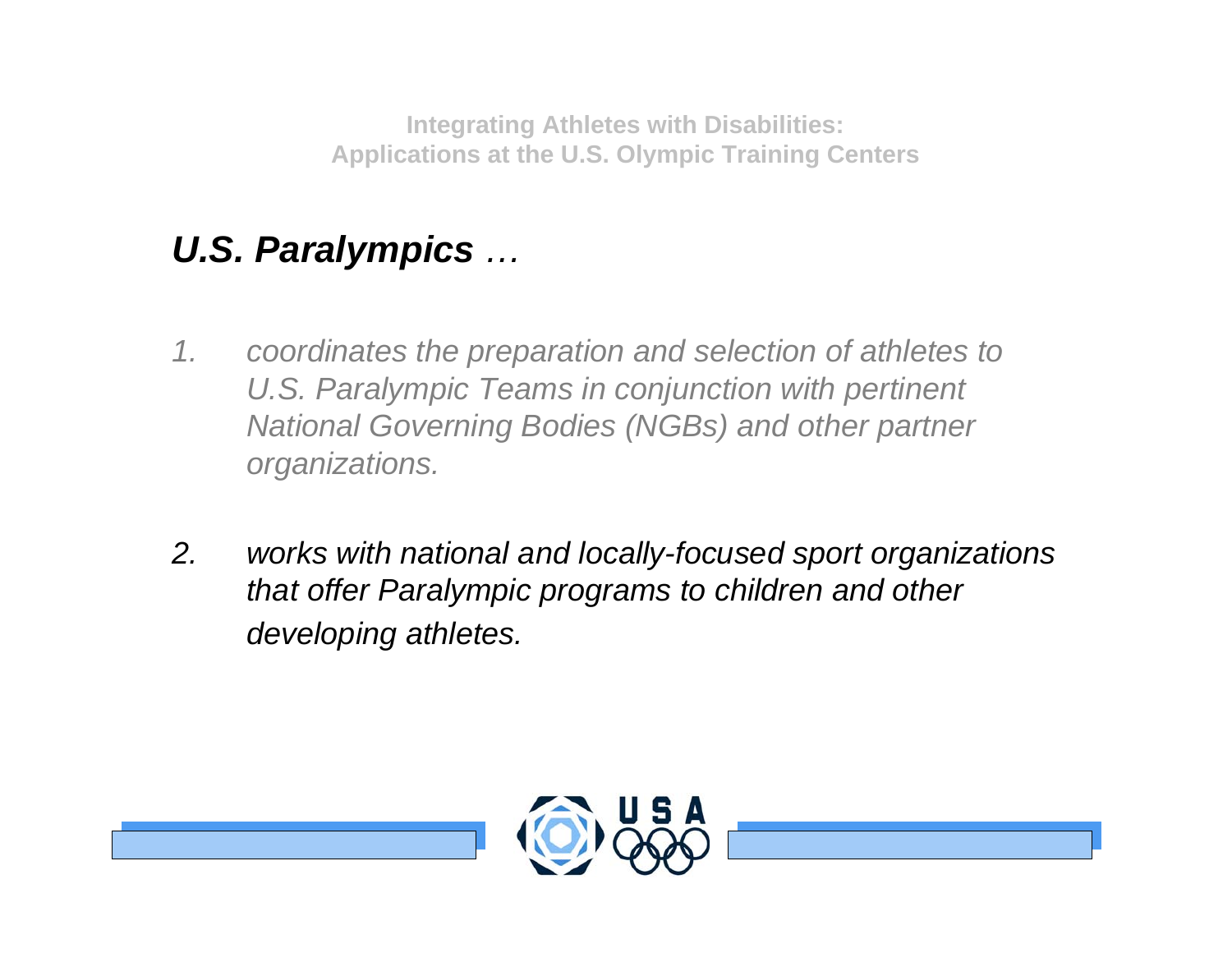#### *U.S. Paralympics …*

- *1. coordinates the preparation and selection of athletes to U.S. Paralympic Teams in conjunction with pertinent National Governing Bodies (NGBs) and other partner organizations.*
- *2. works with national and locally-focused sport organizations that offer Paralympic programs to children and other developing athletes.*
- *3. through these efforts, USPC promotes Olympic ideals throughout the American population, especially among those Americans who have physical disabilities.*

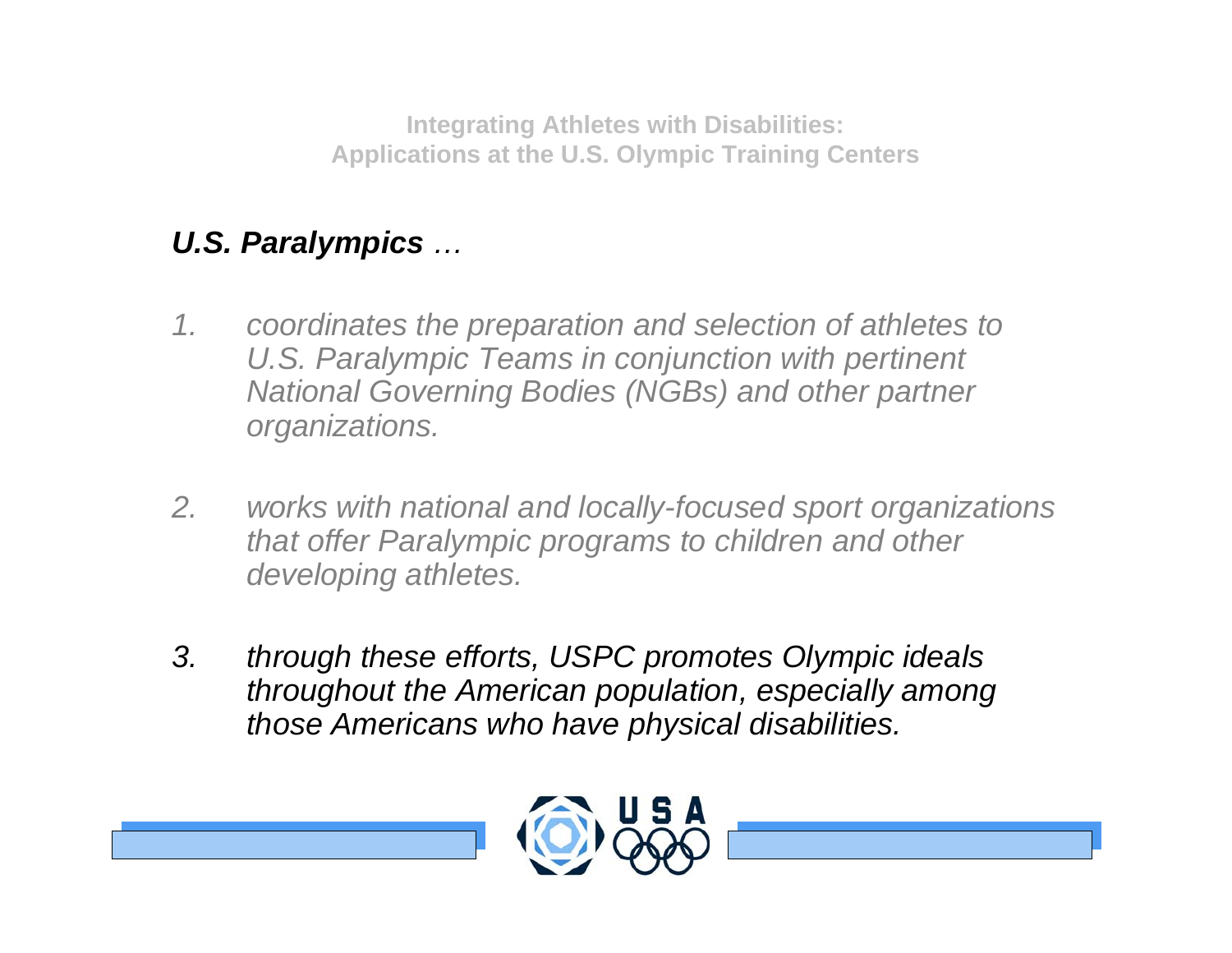#### *Leveling the Playing Field via US Federal Legislation:*

• US defines disability as a physical or mental impairment that substantially limits one or more of a person's major life activities.

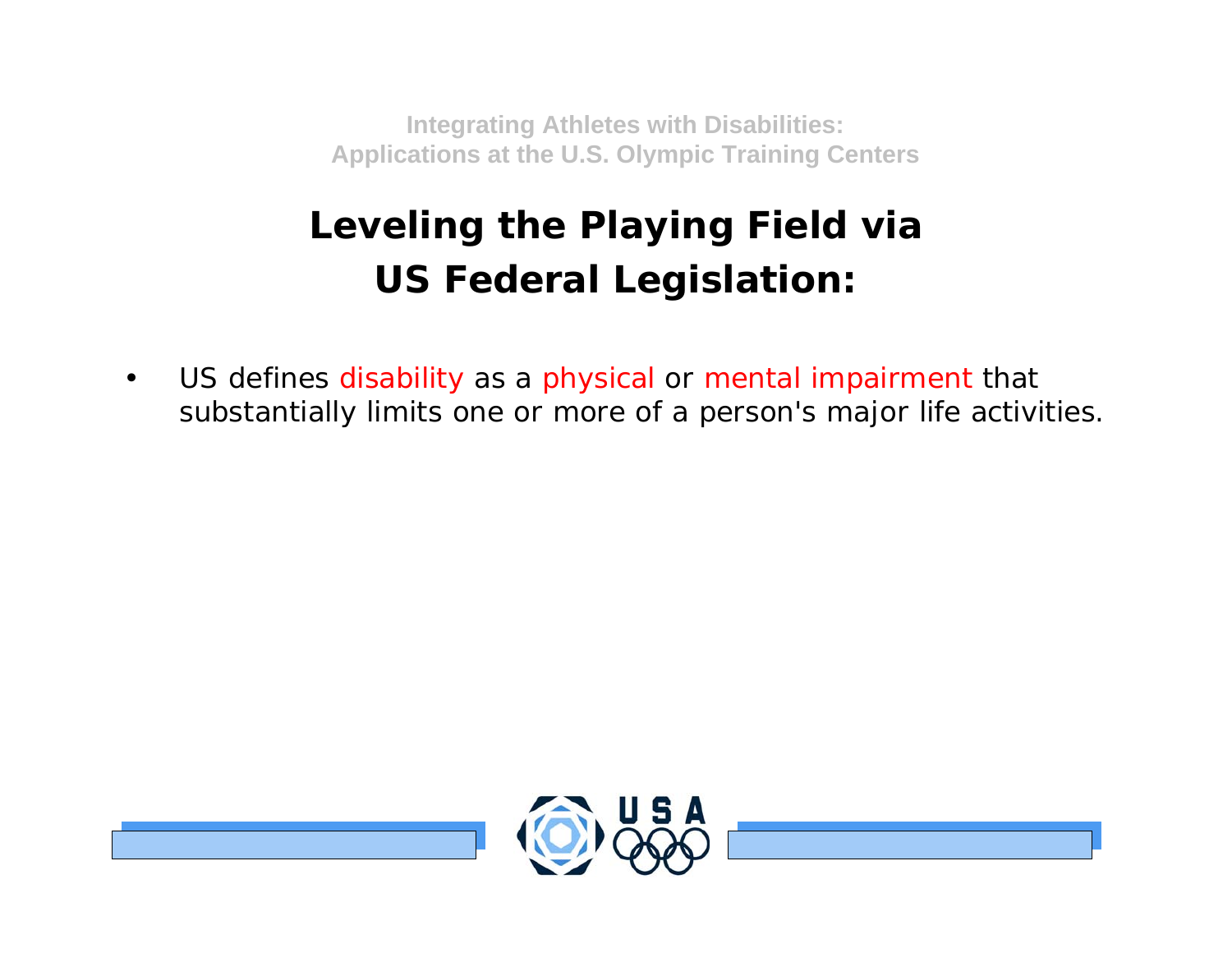#### *Leveling the Playing Field via US Federal Legislation:*

- $\bullet$  US defines disability as a physical or mental impairment that substantially limits one or more of a person's major life activities.
- • The Rehabilitation Act of 1973 – prevent discrimination in employment, transportation and education programs

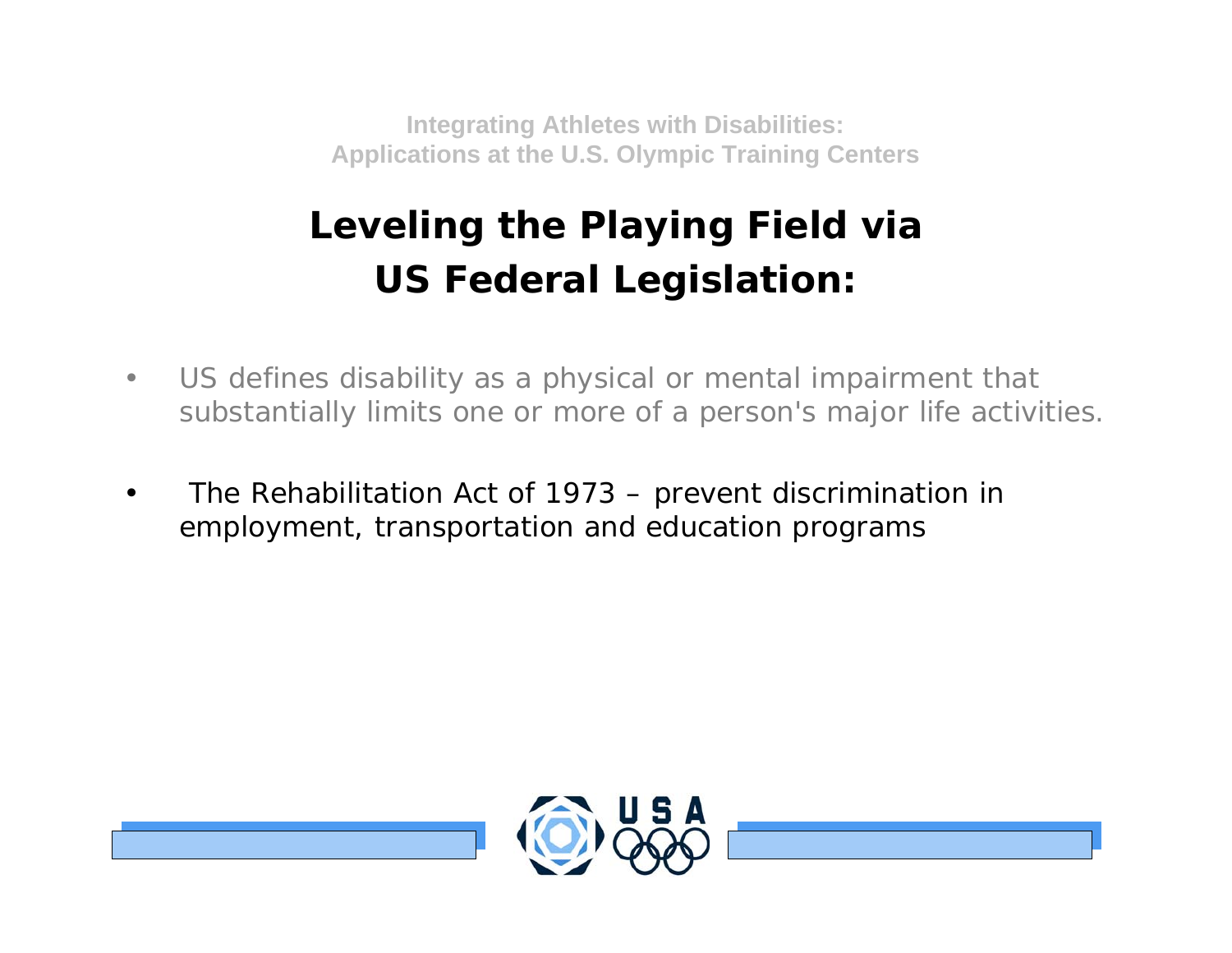#### *Leveling the Playing Field via US Federal Legislation:*

- $\bullet$  US defines disability as a physical or mental impairment that substantially limits one or more of a person's major life activities.
- • The Rehabilitation Act of 1973 – prevent discrimination in employment, transportation and education programs
- • The Individuals with Disabilities Education Act (IDEA) of 1990 – governs education of students with disabilities in public schools

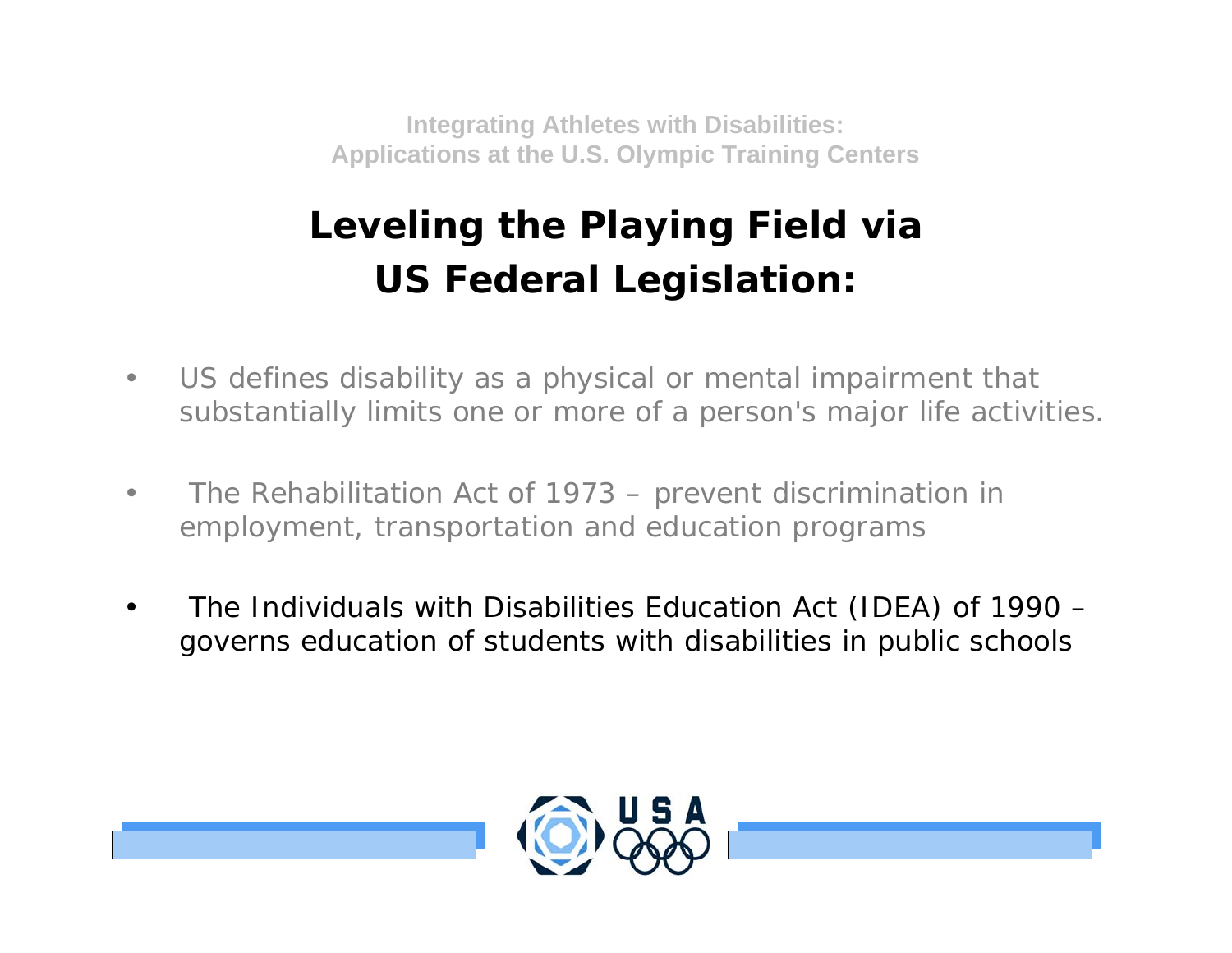#### *Leveling the Playing Field via US Federal Legislation:*

- $\bullet$  US defines disability as a physical or mental impairment that substantially limits one or more of a person's major life activities.
- • The Rehabilitation Act of 1973 – prevent discrimination in employment, transportation and education programs
- • The Individuals with Disabilities Education Act (IDEA) of 1990 – governs education of students with disabilities in public schools
- • The Americans with Disabilities Act (ADA) of 1990 – comprehensive law banning discrimination against persons with disabilities, specifically addresses "places of exercise"; ADA goes farther than any of the preceding laws.

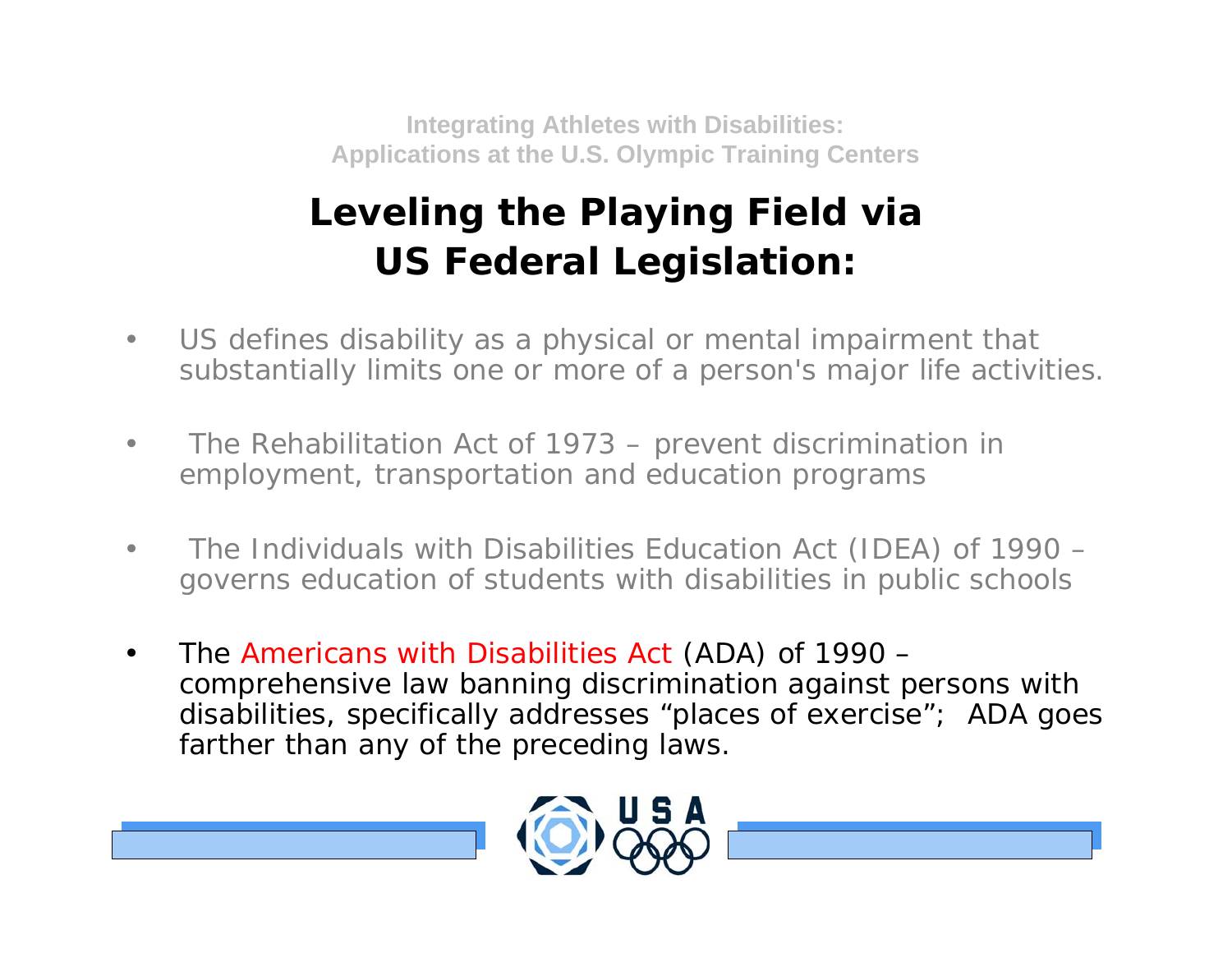# *Servicing Disabled Athlete Programs at the U.S. Olympic Training Centers*

#### FACILITY and PERSONNEL FACTORS



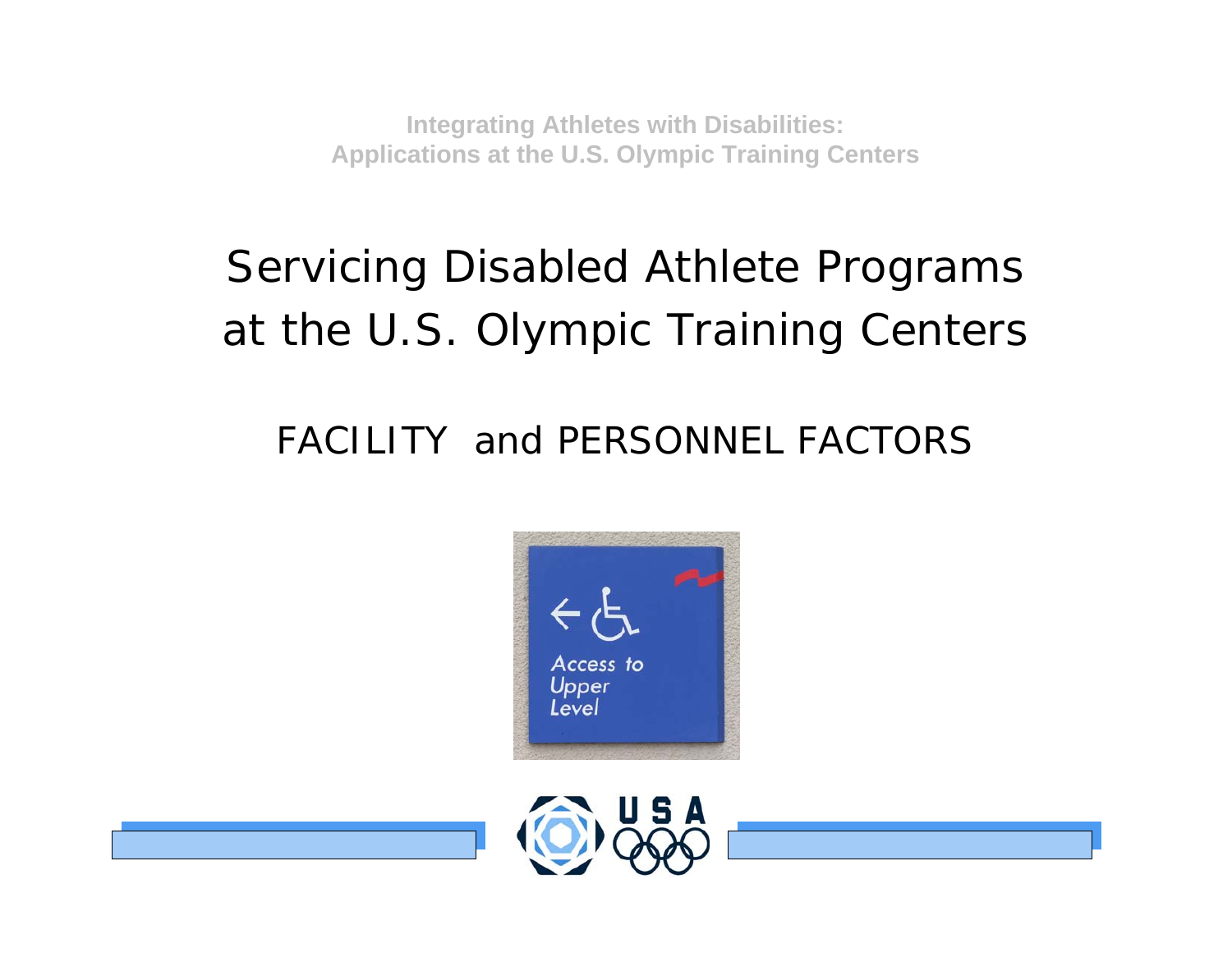- *• FACILITY FACTORS*
	- *– Site Design with an emphasis on* **ACCESSIBILITY**
	- *– Site Design that incorporates*  **PREDICTABILITY**

*(ie., Informational and Directional Signage – color, font style and size, placement, quantity)*





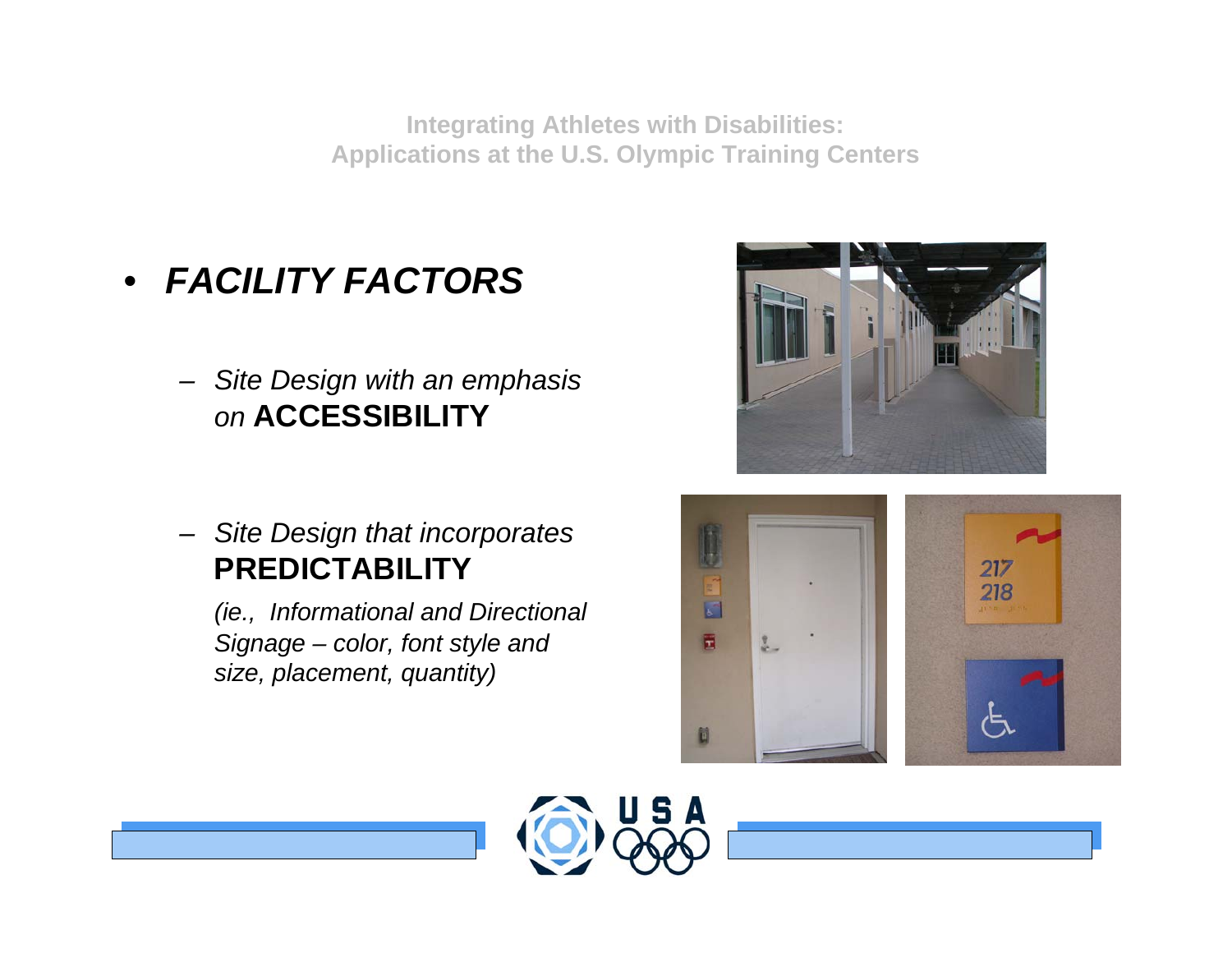

#### *•PERSONNEL FACTORS*

- *\* Professional and Skill-related Sensitivity*
- *\* Personal and Social-related Sensitivity*



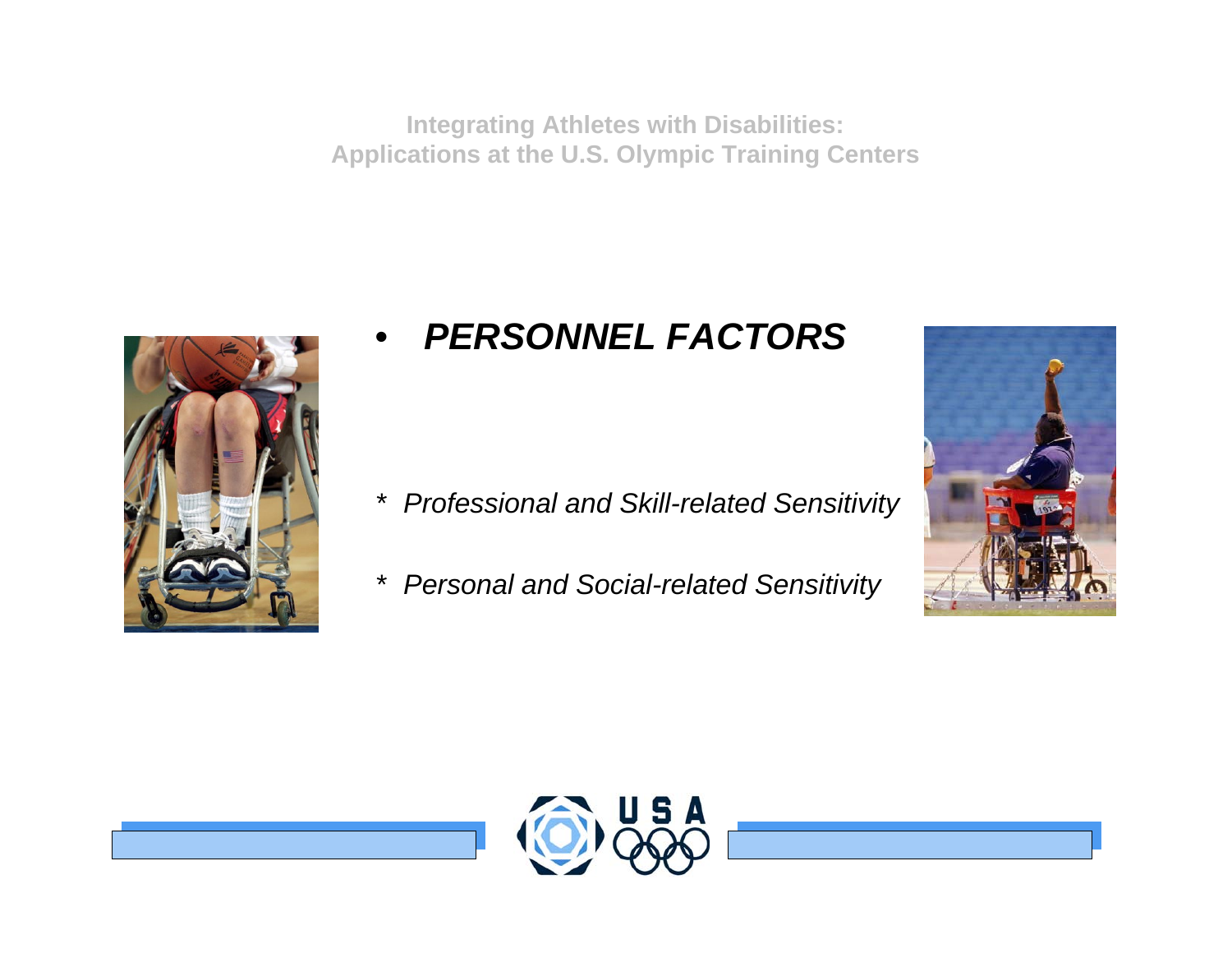- *• USOTCs Support Services and Functions for Disabled Athlete Programs:*
	- *1. PROGRAM MANAGEMENT*
	- *2. TRANSPORTATION*
	- *3. HOUSING*
	- *4. DINING / FOOD SERVICE*
	- *5. SPORT VENUES*



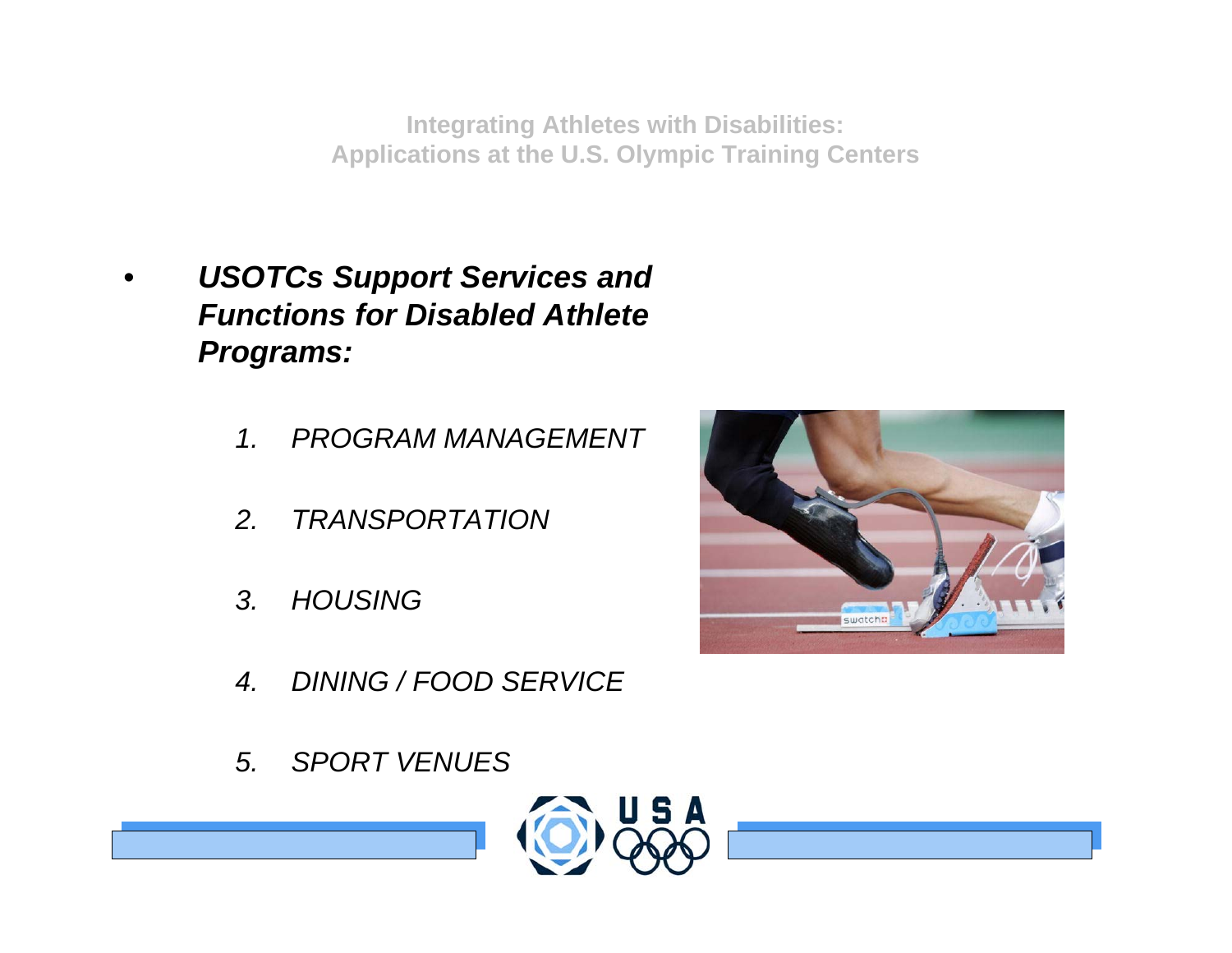- *• Pre-program Communication and Planning* 
	- $\checkmark$  *Work closely with NGB and program administrator to coordinate special needs in transportation, housing, dining and sport operations.*
	- $\checkmark$  *Call upon expertise of the disabled sports organization and their personnel to handle logistics.*



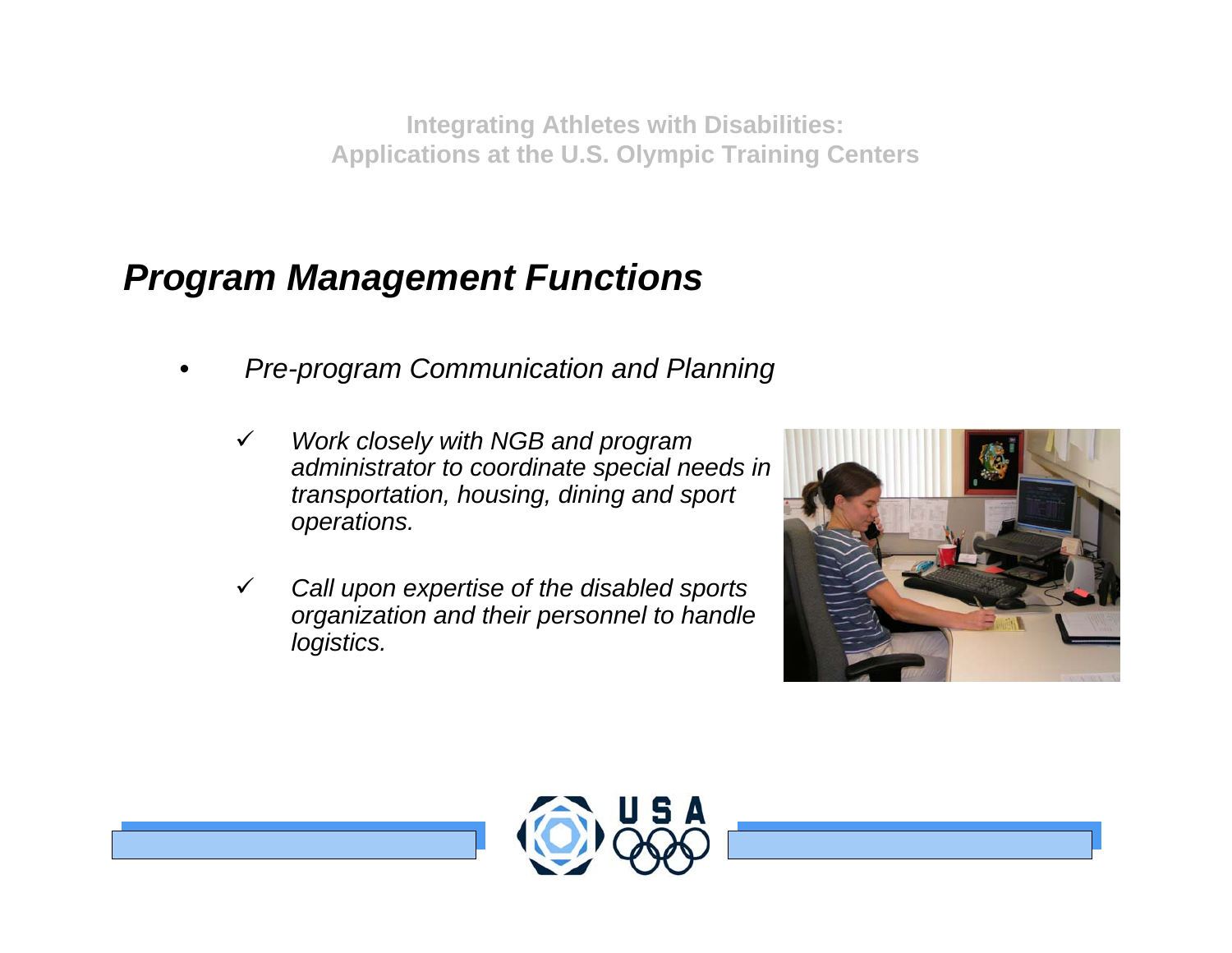# *Program Management Functions*

*• Notify Facility Management of upcoming disabled athlete programs so they may:*

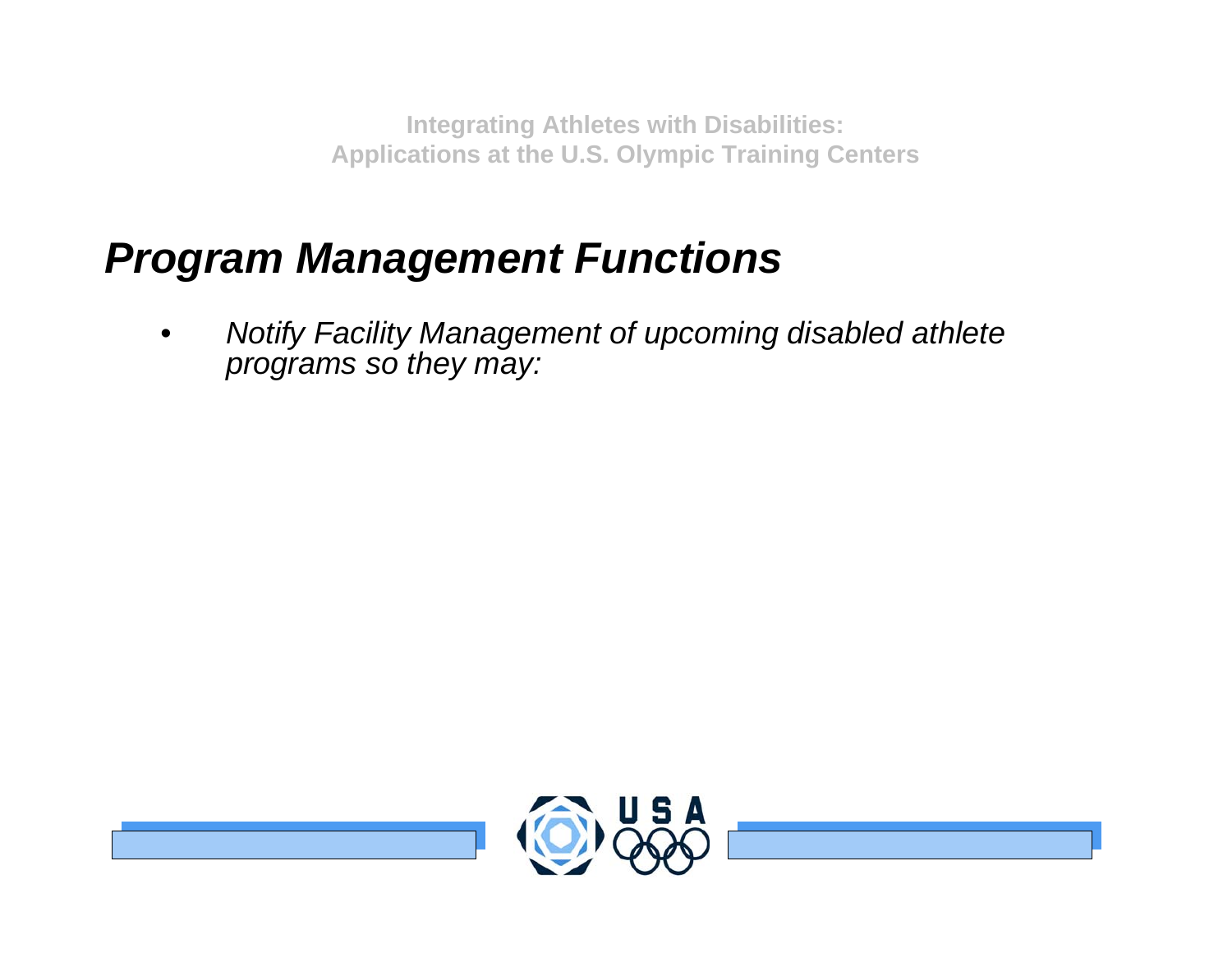- *• Notify Facility Management of upcoming disabled athlete programs so they may:*
	- $\checkmark$  **Implement special policies and procedures for Emergency Action Plan (dormitory and/or sport venue evacuation plan)**

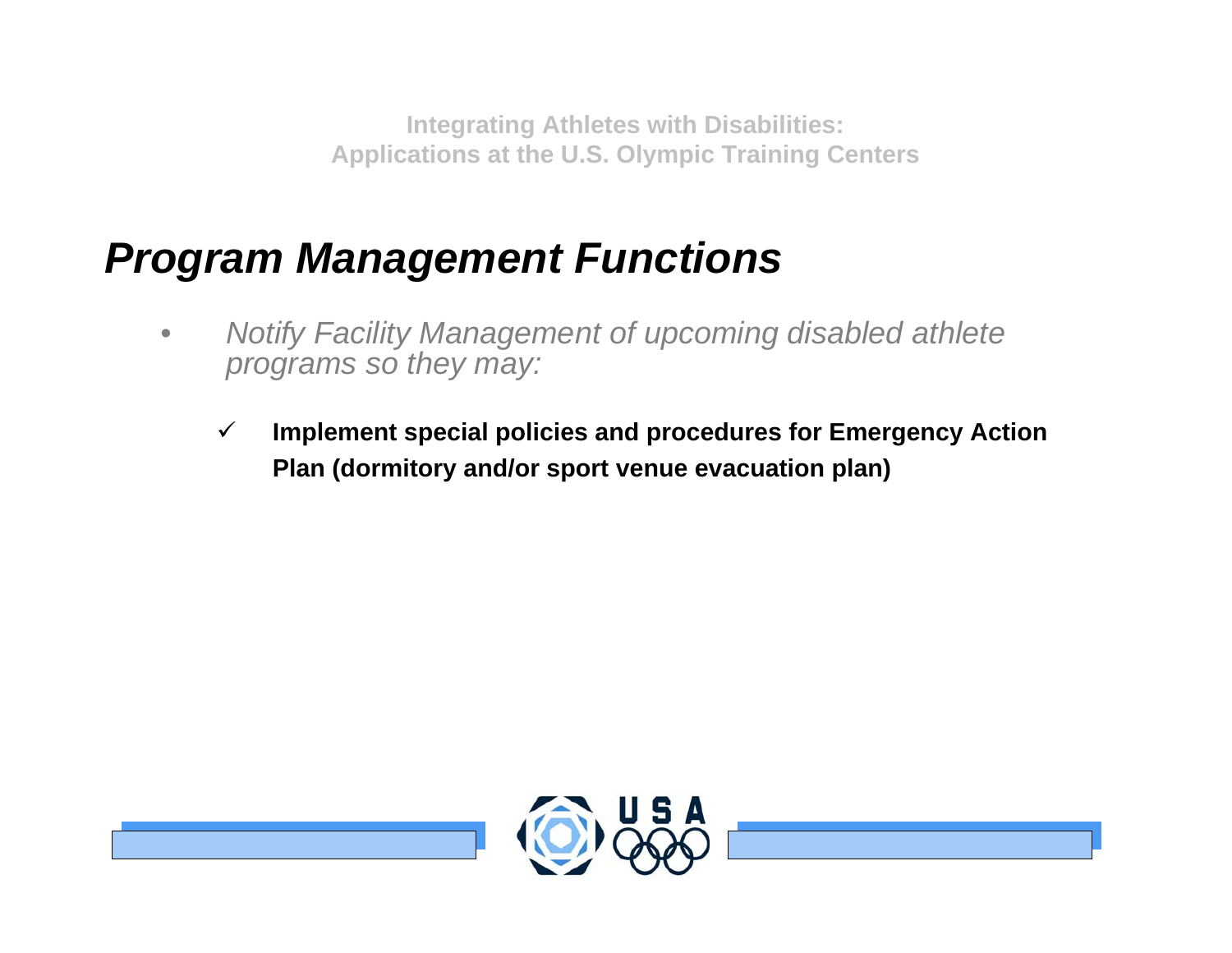- *• Notify Facility Management of upcoming disabled athlete programs so they may:*
	- $\checkmark$  *Implement special policies and procedures for Emergency Action Plan (dormitory and/or sport venue evacuation plan)*
	- $\checkmark$  **Amend project schedules that may adversely affect disabled athletes (i.e., elevator testing)**

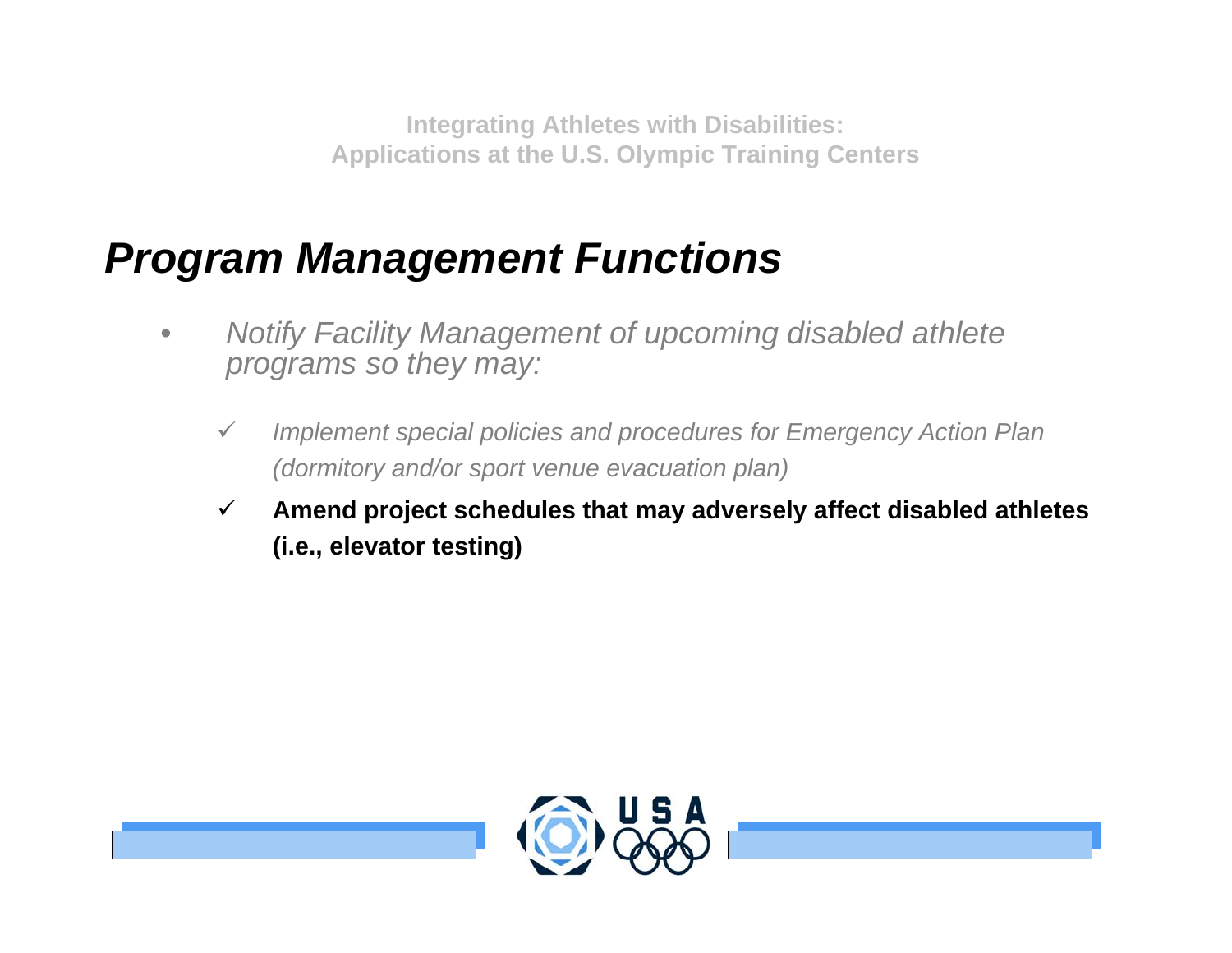- *• Notify Facility Management of upcoming disabled athlete programs so they may:*
	- $\checkmark$  *Implement special policies and procedures for Emergency Action Plan (dormitory and/or sport venue evacuation plan)*
	- $\checkmark$  *Amend project schedules that may adversely affect disabled athletes (i.e., elevator testing)*
	- $\checkmark$  **Adjust climate control in dormitories/sport venues to accommodate users**

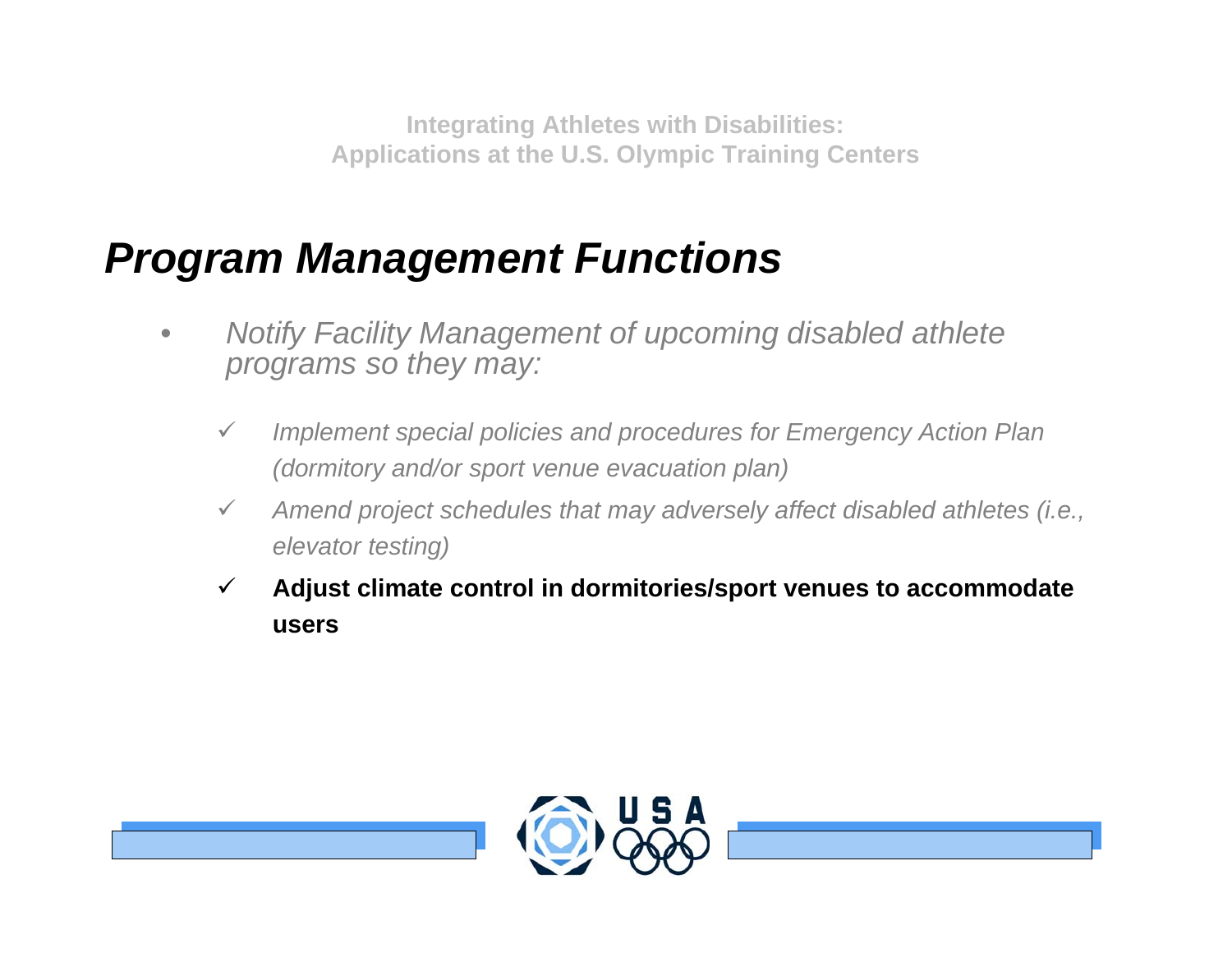- *• Notify Facility Management of upcoming disabled athlete programs so they may:*
	- $\checkmark$  *Implement special policies and procedures for Emergency Action Plan (dormitory and/or sport venue evacuation plan)*
	- $\checkmark$  *Amend project schedules that may adversely affect disabled athletes (i.e., elevator testing)*
	- $\checkmark$ *Adjust climate control in dormitories/sport venues to accommodate users*
	- $\checkmark$  **Schedule special services as necessary (i.e., collection and removal of biomedical waste; provide areas to support service dogs, etc.)**

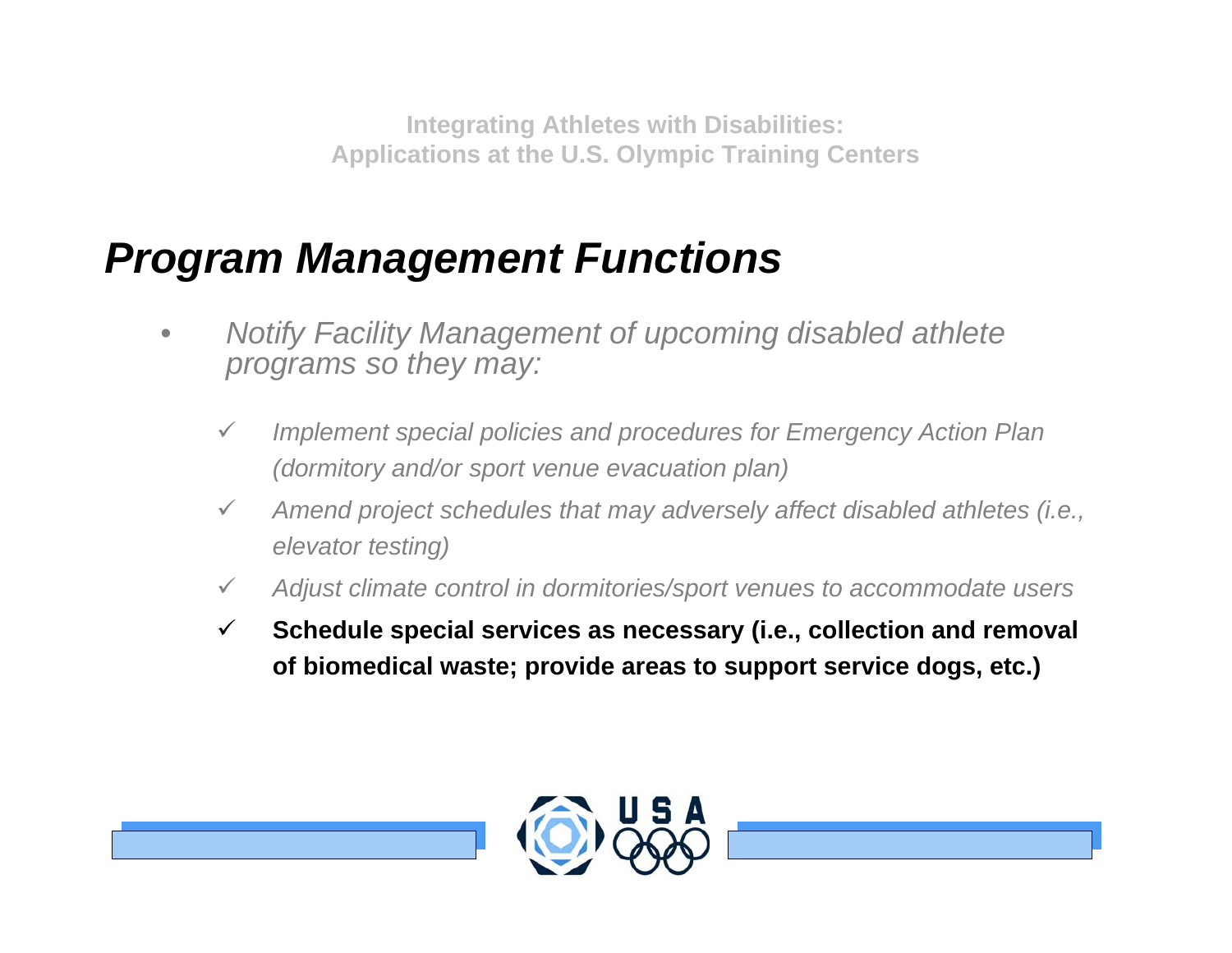- *• Notify Facility Management of upcoming disabled athlete programs so they may:*
	- $\checkmark$  *Implement special policies and procedures for Emergency Action Plan (dormitory and/or sport venue evacuation plan)*
	- $\checkmark$  *Amend project schedules that may adversely affect disabled athletes (i.e., elevator testing)*
	- $\checkmark$ *Adjust climate control in dormitories/sport venues to accommodate users*
	- $\checkmark$  *Schedule special services as necessary (i.e., collection and removal of biomedical waste; provide areas to support service dogs, etc.)*
	- $\checkmark$  **Plan for post-program maintenance to facilities (damages typically caused by wheelchairs)**

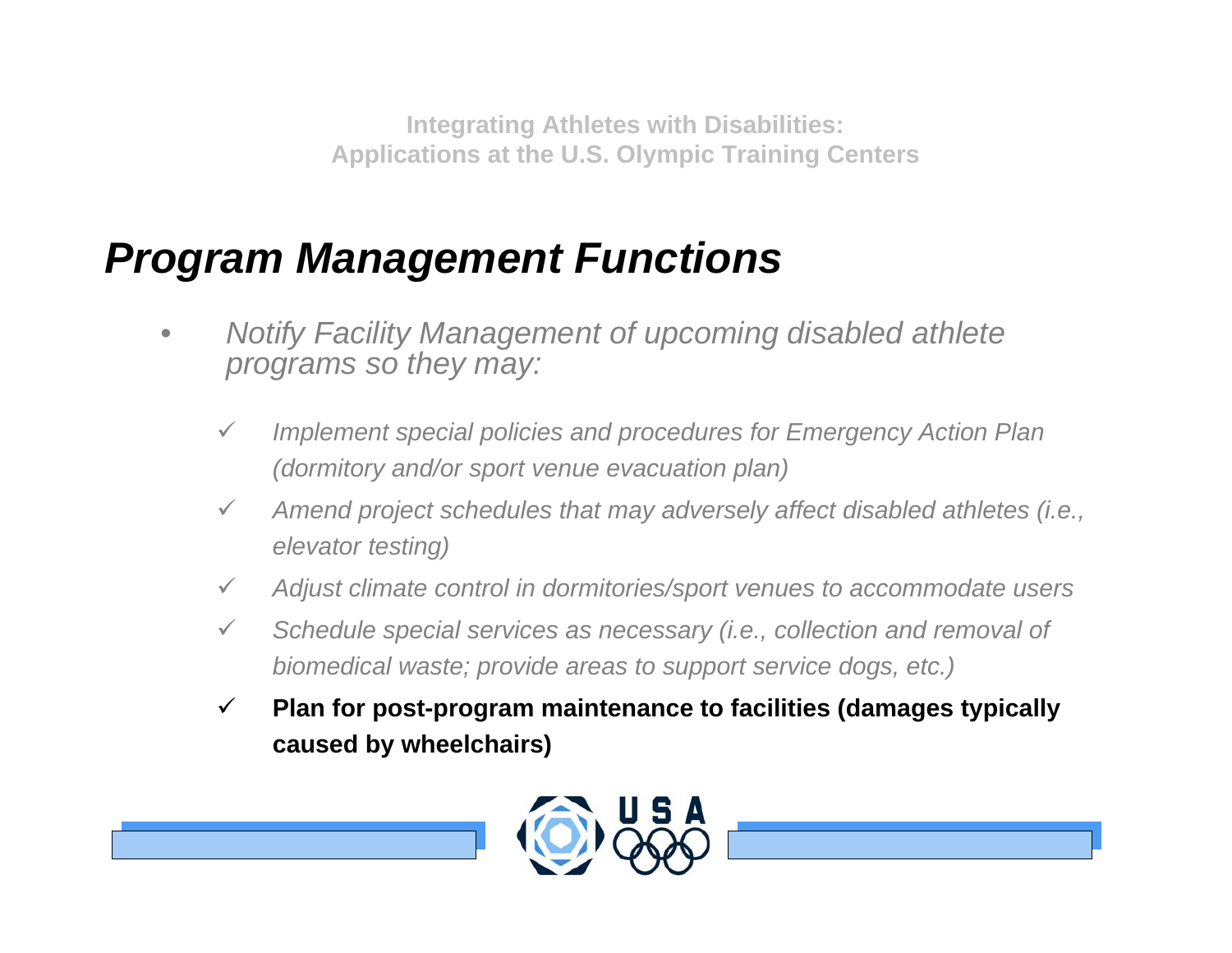# *Program Management Functions*

*• Develop and implement a "Community Assistance Program" for Disabled Athletes:*

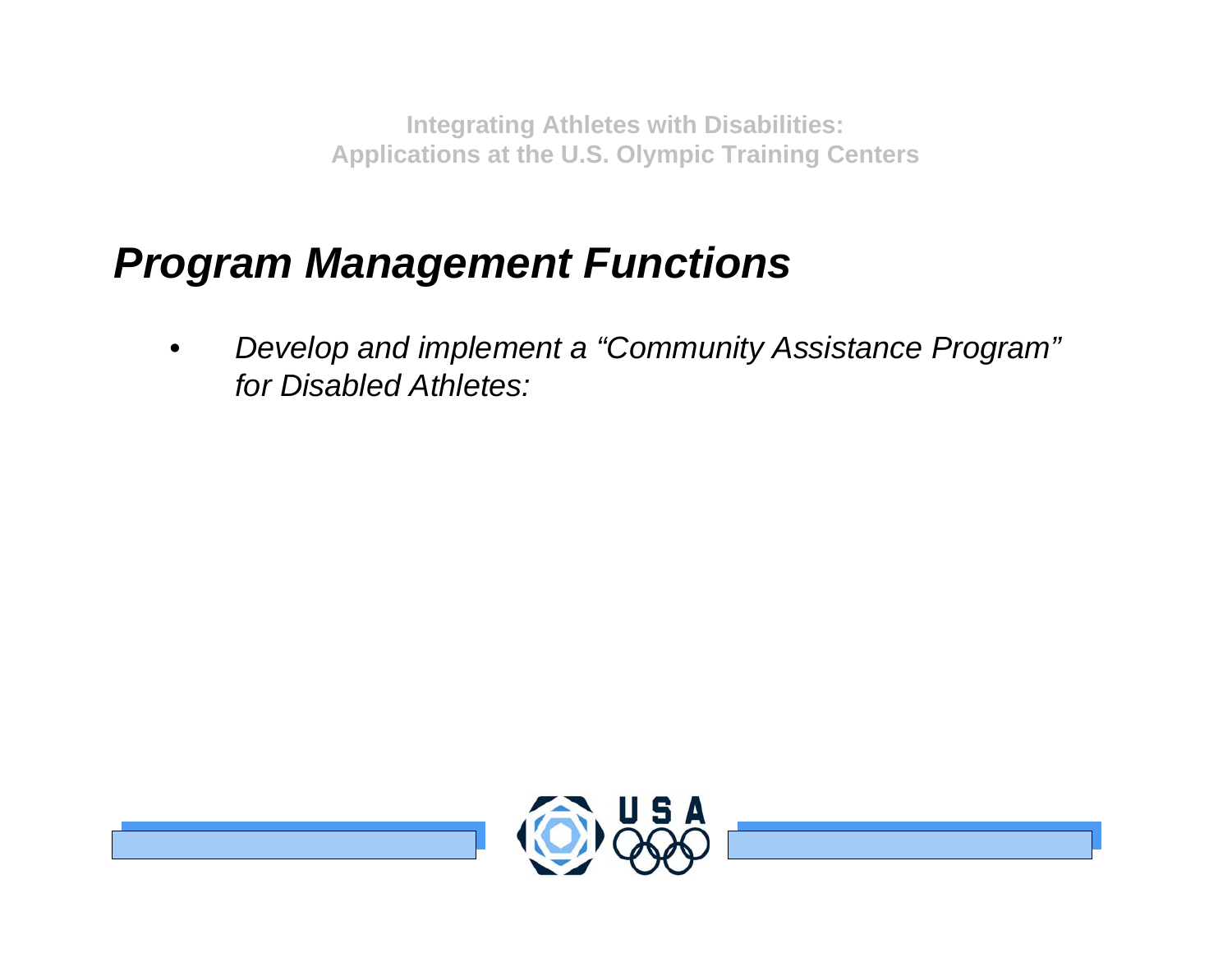- *• Develop and implement a "Community Assistance Program" for Disabled Athletes:*
	- $\checkmark$ **Maintenance and servicing of wheelchairs, preferably on-site.**

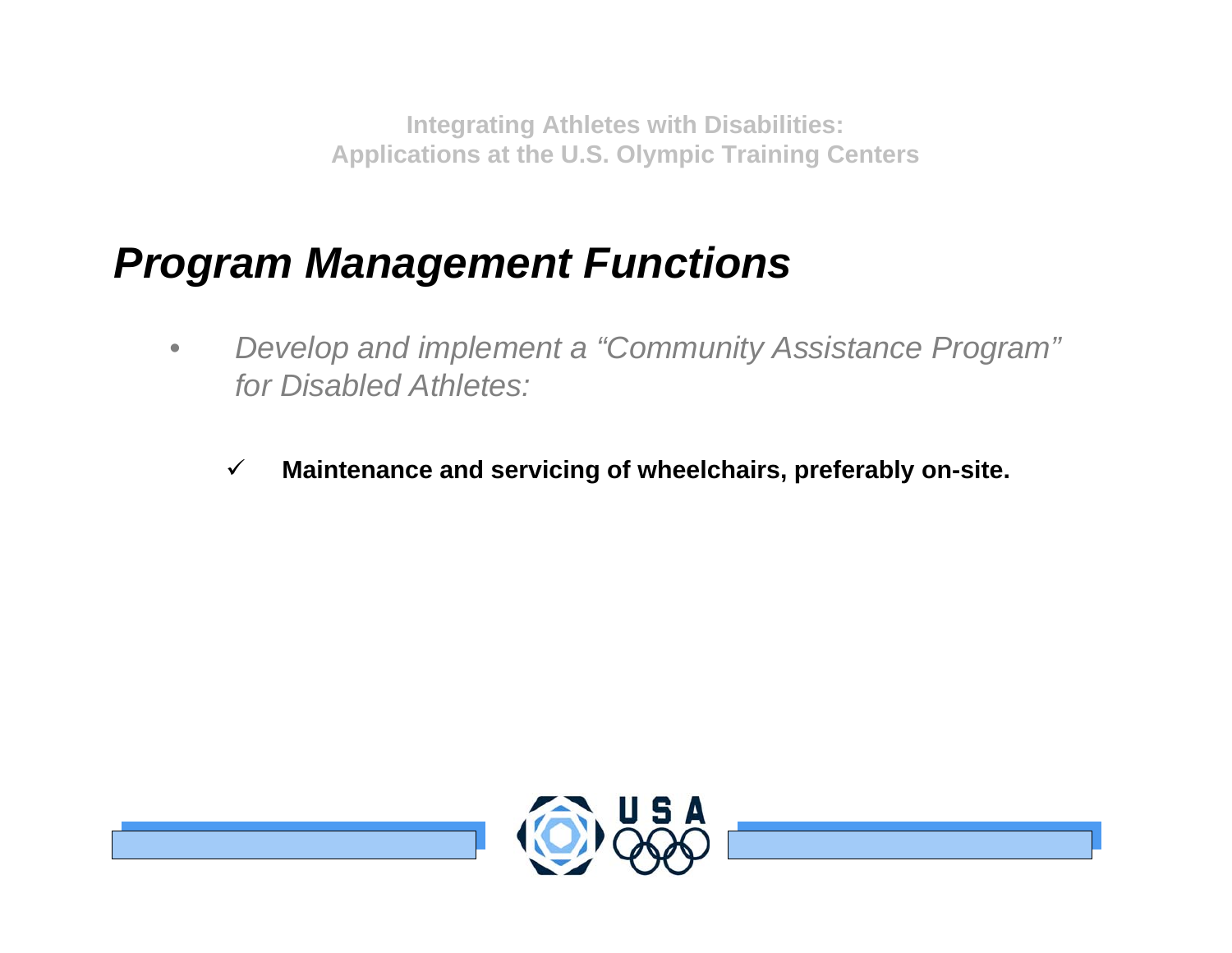- *• Develop and implement a "Community Assistance Program" for Disabled Athletes:*
	- $\checkmark$ *Maintenance and servicing of wheelchairs, preferably on-site.*
	- $\checkmark$ **Procure emergency repair service providers for prostheses**

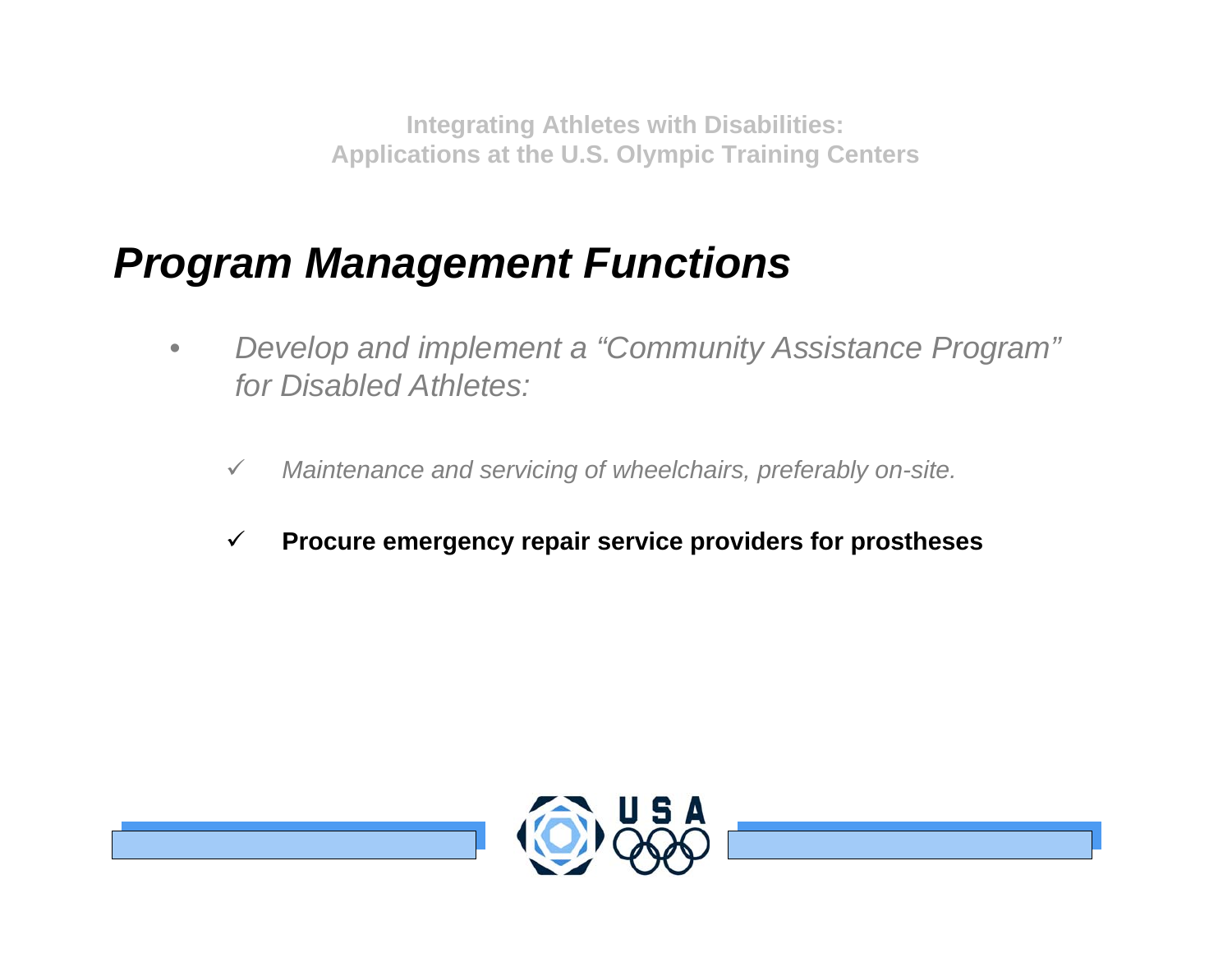- *• Develop and implement a "Community Assistance Program" for Disabled Athletes:*
	- $\checkmark$ *Maintenance and servicing of wheelchairs, preferably on-site.*
	- $\checkmark$ *Procure emergency repair service providers for prostheses*
	- $\checkmark$  **Procure emergency medical support for Disabled Athletes and their service animals if necessary**

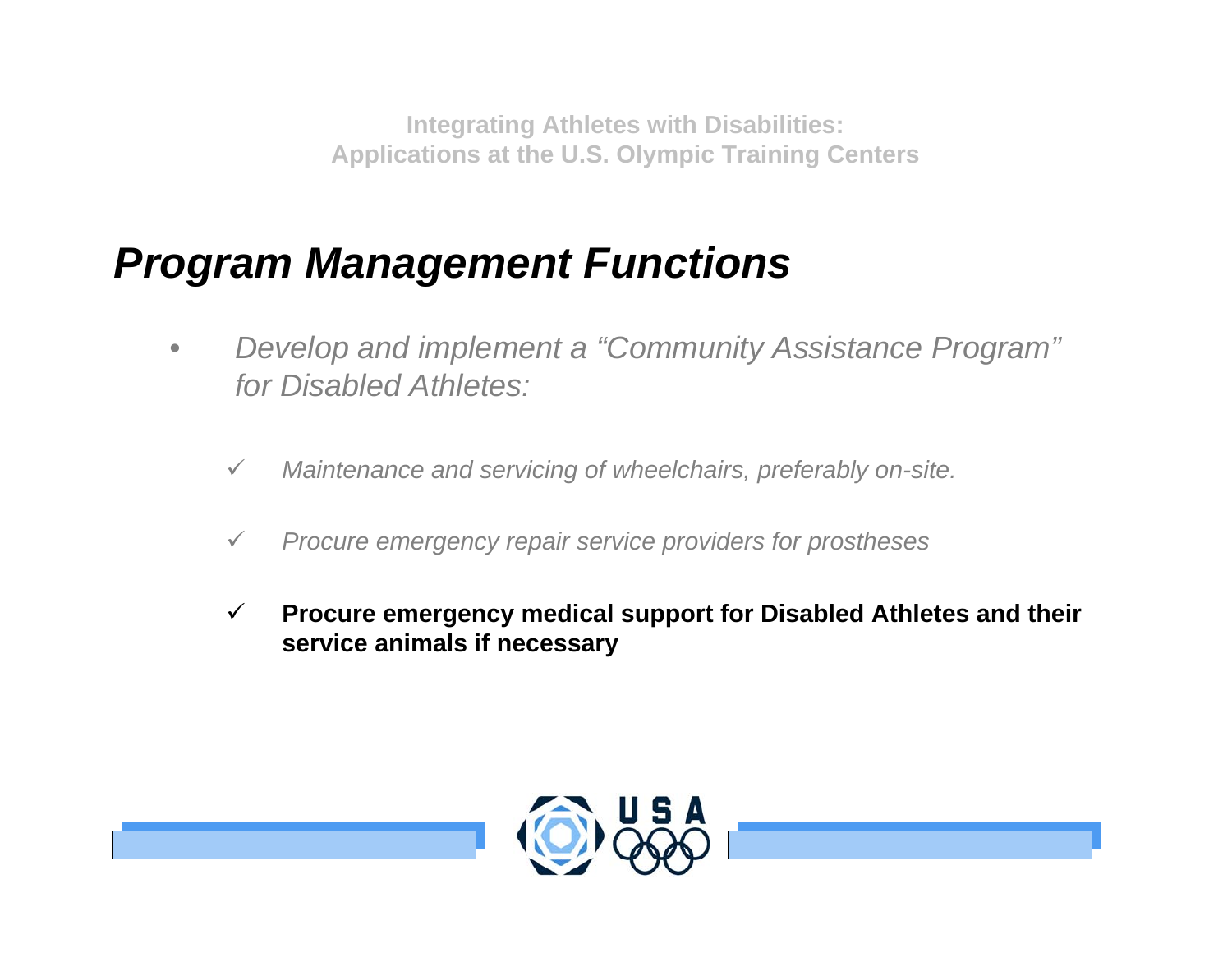# *Program Management Functions*

- *• Supplement operations schedule with extra staff and/or volunteers to assist with registration, housing assignments, dining hall support, etc.*
- *• Program After-Action ….*

*"How can we improve and better service our athletes?"*

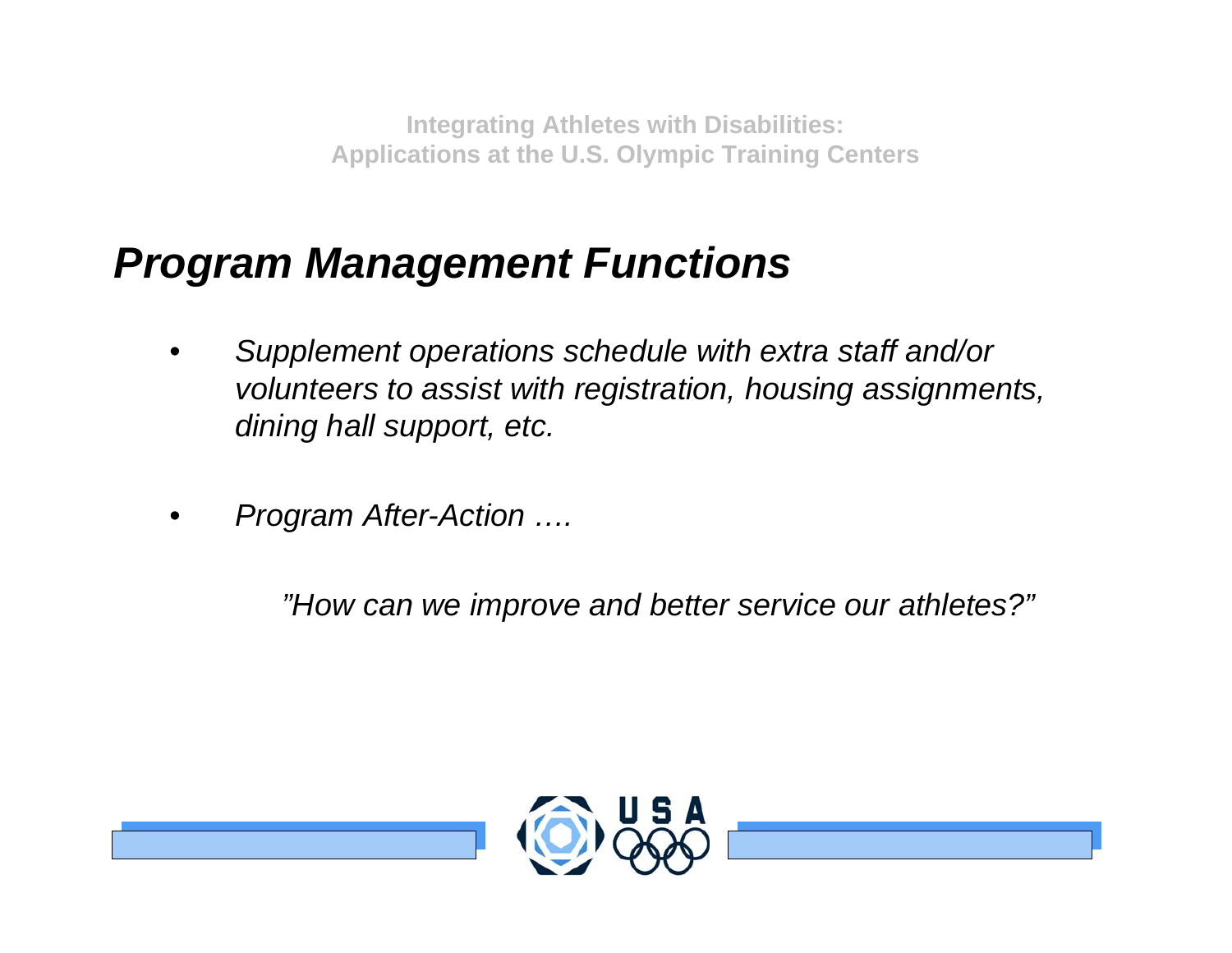#### *Transportation Functions*

- *•* **Accessibility to transportation will be determined by athlete's disability (I.e., wheelchairs will require vehicle with lift or ability of athlete to perform transfer into vehicle)**
- *•* **Size of program and type of disability will determine fleet size and supporting resources required (number of drivers and equipment handlers)**
- *•* **Assistance in transporting athlete's luggage and specific support equipment from venue to vehicle to venue.**
- *•* **Often times Transportation is the biggest logistical issue in supporting disabled athlete programs.**



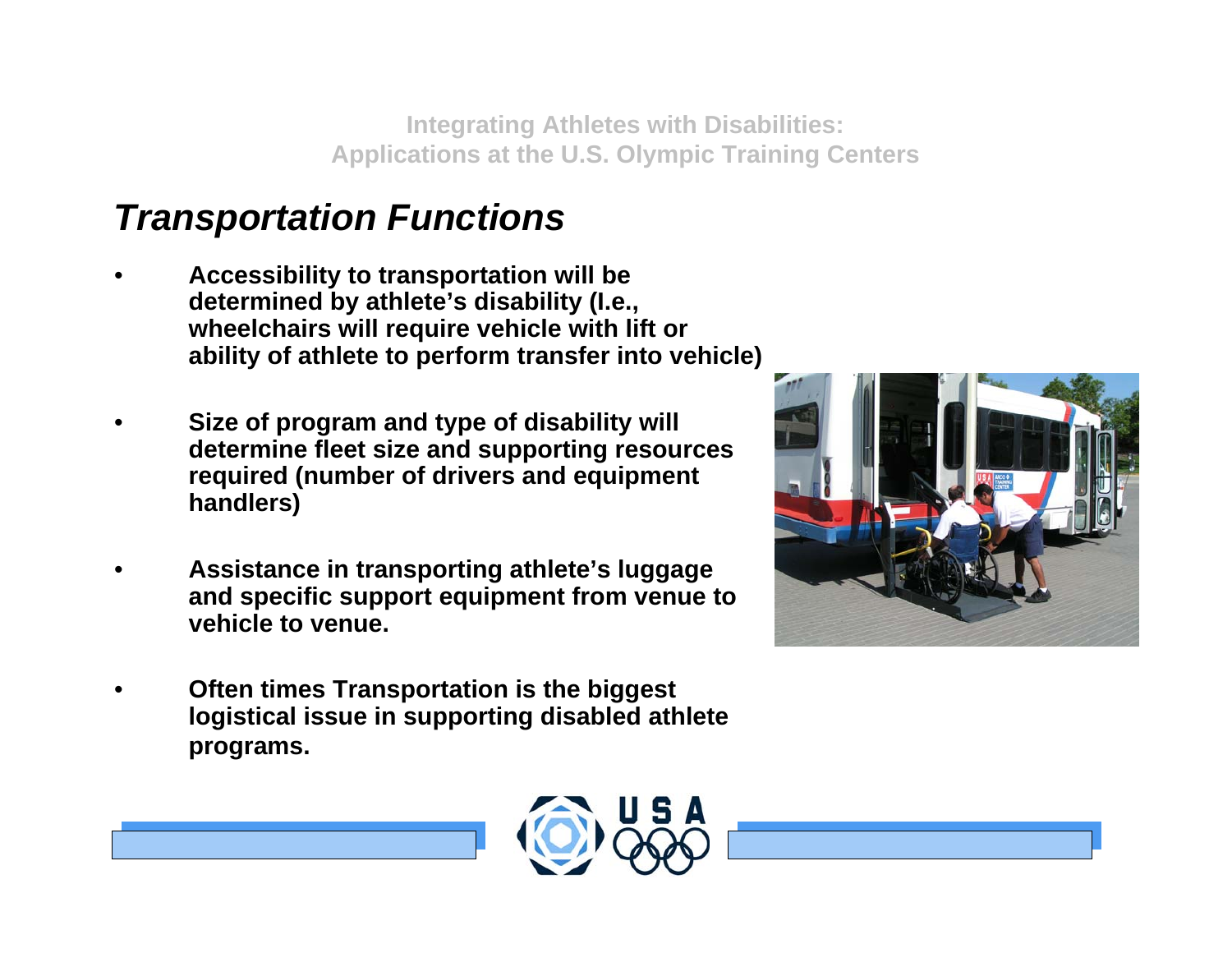# *Housing Functions*

- *• Scheduling according to accessibility (1st floor, elevators, etc?)*
- *• Occupancy rates lower for Disabled Athlete programs – house less athletes per room based upon requirement of space to support wheelchairs, service animals, extra equipment, etc.*
- *• Scope of housekeeping and custodial services – increase frequency of service, prepare to handle biomedical wastes, etc.*
- *• Assure enhanced Fire/Life Safety systems are operable.*





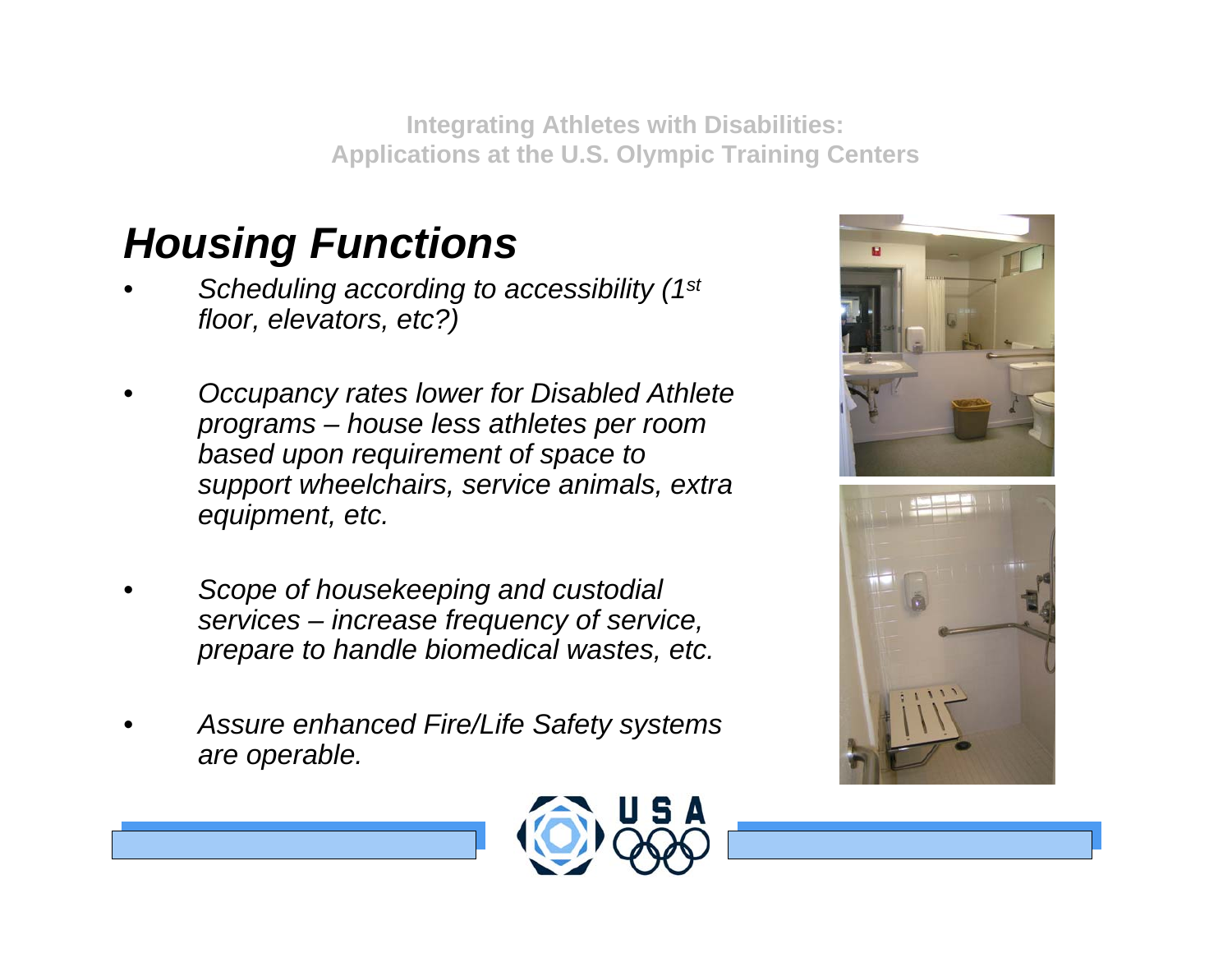# *Dining & Food Service Functions*

- *• Accessibility adjustments to service and seating areas to accommodate various disabilities (remove chairs at tables for wheelchair access, provide step-stools for dwarfs, audio assistance for menu selection by blind athletes, etc)*
- *• Ratio of disabled athletes to required support staff is 5:1 (especially important if OTC occupancy is 65% or greater)*
- *• Work with NGB/program administrator and Sports Nutrition personnel to accommodate special dietary needs*



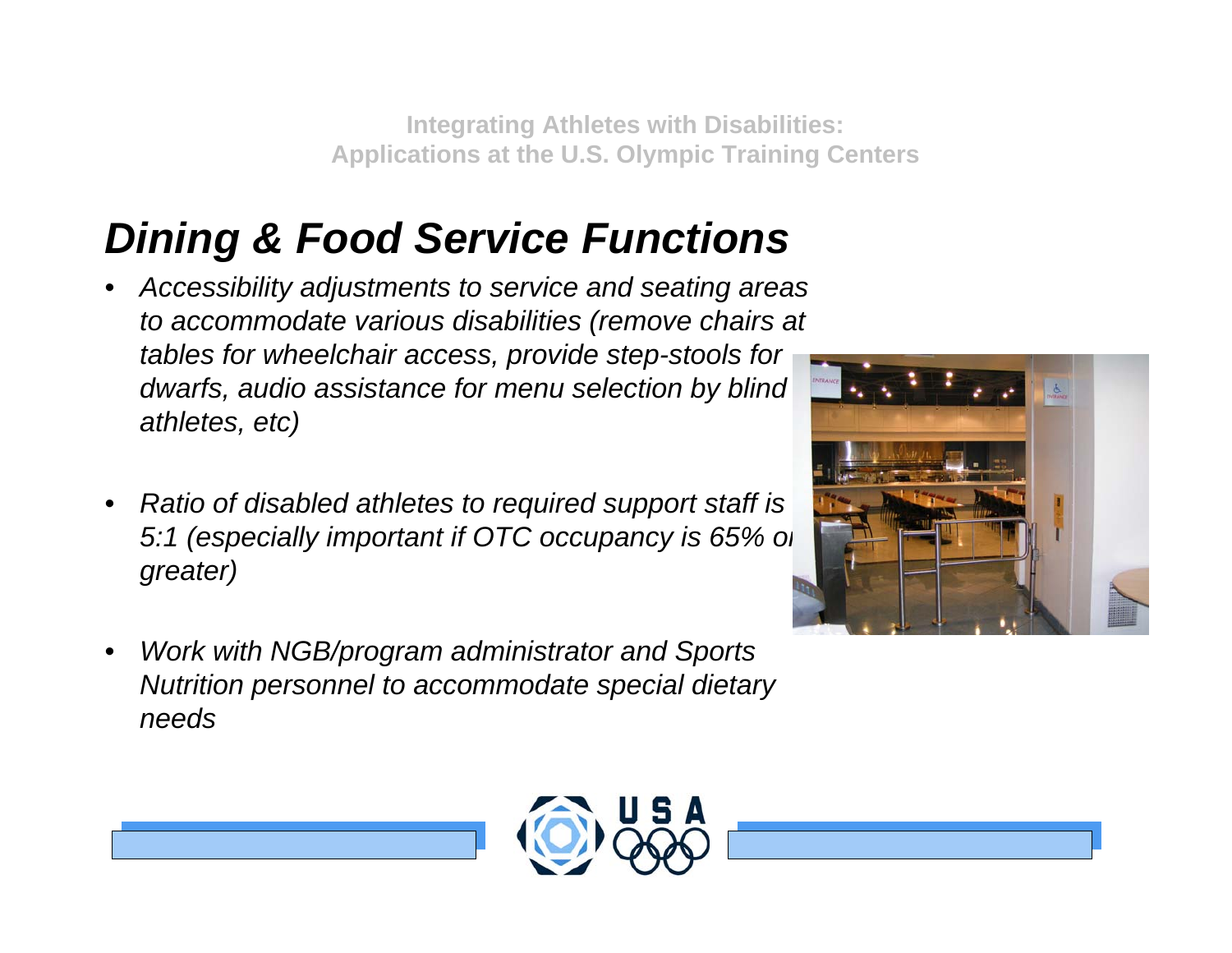# *Sports Venue Functions*

- *• Accessibility – remove obstacles*
	- $\checkmark$ **To Facility (ramps, elevators)**
	- $\checkmark$  **To Training Venue (court, pool, track, etc)**
	- $\checkmark$  **To Support Services (locker rooms, medical clinic, etc)**
- *• Maintenance*
	- $\checkmark$  **Temperature control for quadriplegics**
	- 9 **Court/floor maintenance from sport wheelchairs**
- *• Assistance by staff as needed*